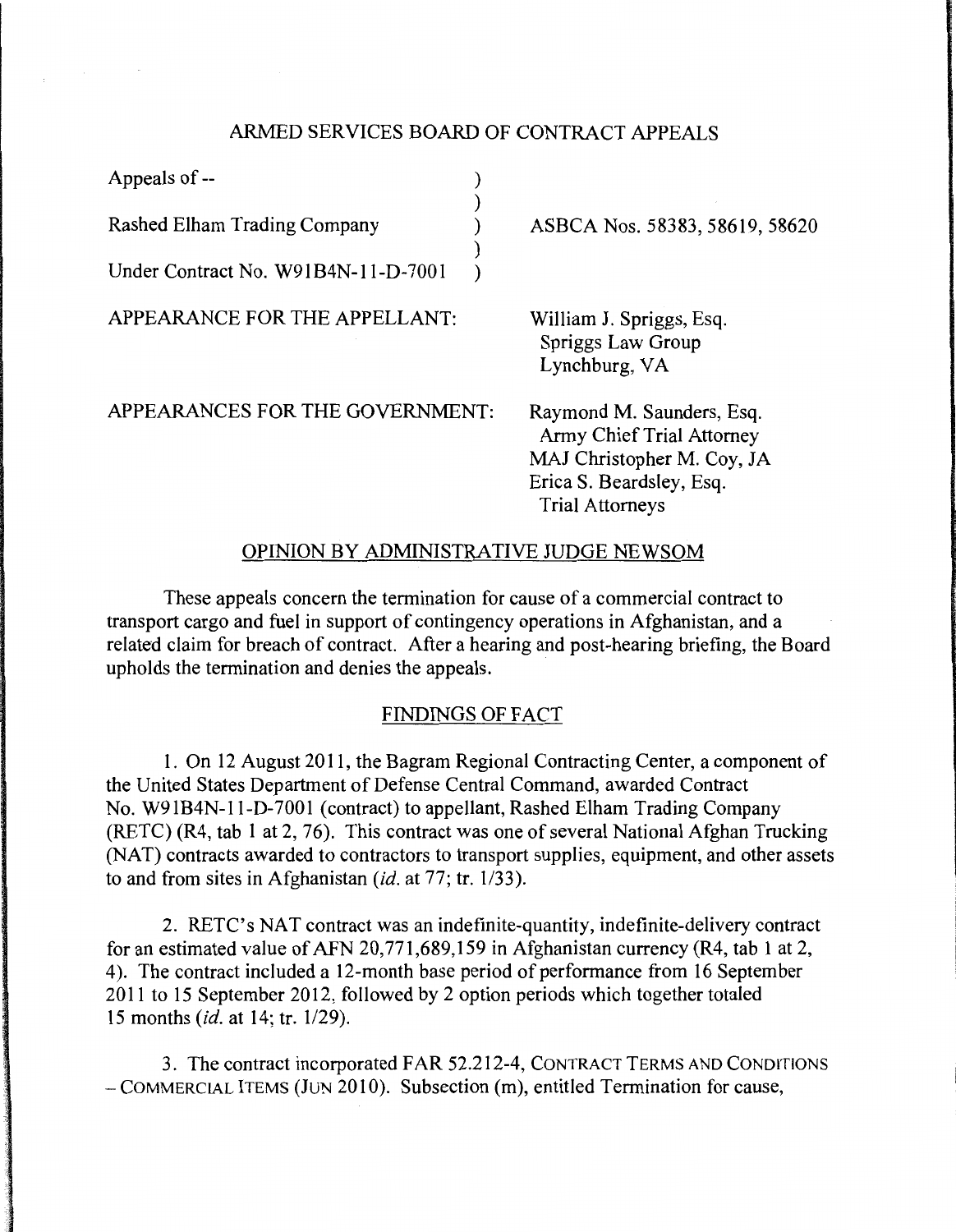identifies the permissible grounds for a termination for cause, stating in relevant part:

The Government may terminate this contract. or any part hereof, for cause in the event of any default by the Contractor, of if the Contractor fails to comply with any contract terms and conditions, or fails to provide the Government, upon request, with adequate assurances of future performance.

(R4, tab 1 at 15)

4. Transportation missions were divided into three categories, called "suites." Suite 1 was for transportation of bulk fuels, Suite 2 was for transportation of dry cargo, and Suite 3 was for transportation of heavy cargo (R4, tab 1 at 9-13; tr. 1/33).

5. The contract's Performance Work Statement (PWS) described the work, performance standards, and procedural requirements. Pursuant to Subpart 1.4, RETC was required to provide "secure ground transportation of [various classes of] cargo throughout Afghanistan" and "all management and logistics support resources necessary to pickup material and equipment at origin and deliver material and equipment at destination on the dates required by the USG" and required to "ensure the integrity and safety of the materials and equipment being transported" (R4, tab 1 at 77).

### I. Significant Contract Requirements

A. Minimum Assets

6. Three general categories of contract requirements are significant to this dispute. First, PWS Subpart 5.1 and Technical Exhibit 4 required RETC to maintain availability of a minimum number of assets for assignment of transportation missions (R4, tab 1 at 82-83, 99). "Assets" in this context meant trucks, containers, and specialized trailers called "lowboys" or "super lowboys" *(id.* at 99). PWS Subpart 6.2 required RETC daily to report the status of its assets, including "assets available for dispatch within 96 hours'' *(id.* at 90).

## B. Documented Compliance with Mission Requirements

7. Second, the PWS set forth detailed performance and documentation requirements. The government initiated a mission by issuing to RETC a Transportation Movement Request (TMR), also called a "mission sheet." (R4, tab 1 at 91, 101; tr. 1/34) The TMR defined mission requirements, which could include origin and destination, dates for pickup and delivery, the commodity being transported, required security, or other data (R4, tab 165 at 1615, tabs 22-23, 69 at 651; tr. 1/34, 92-93). Pickup was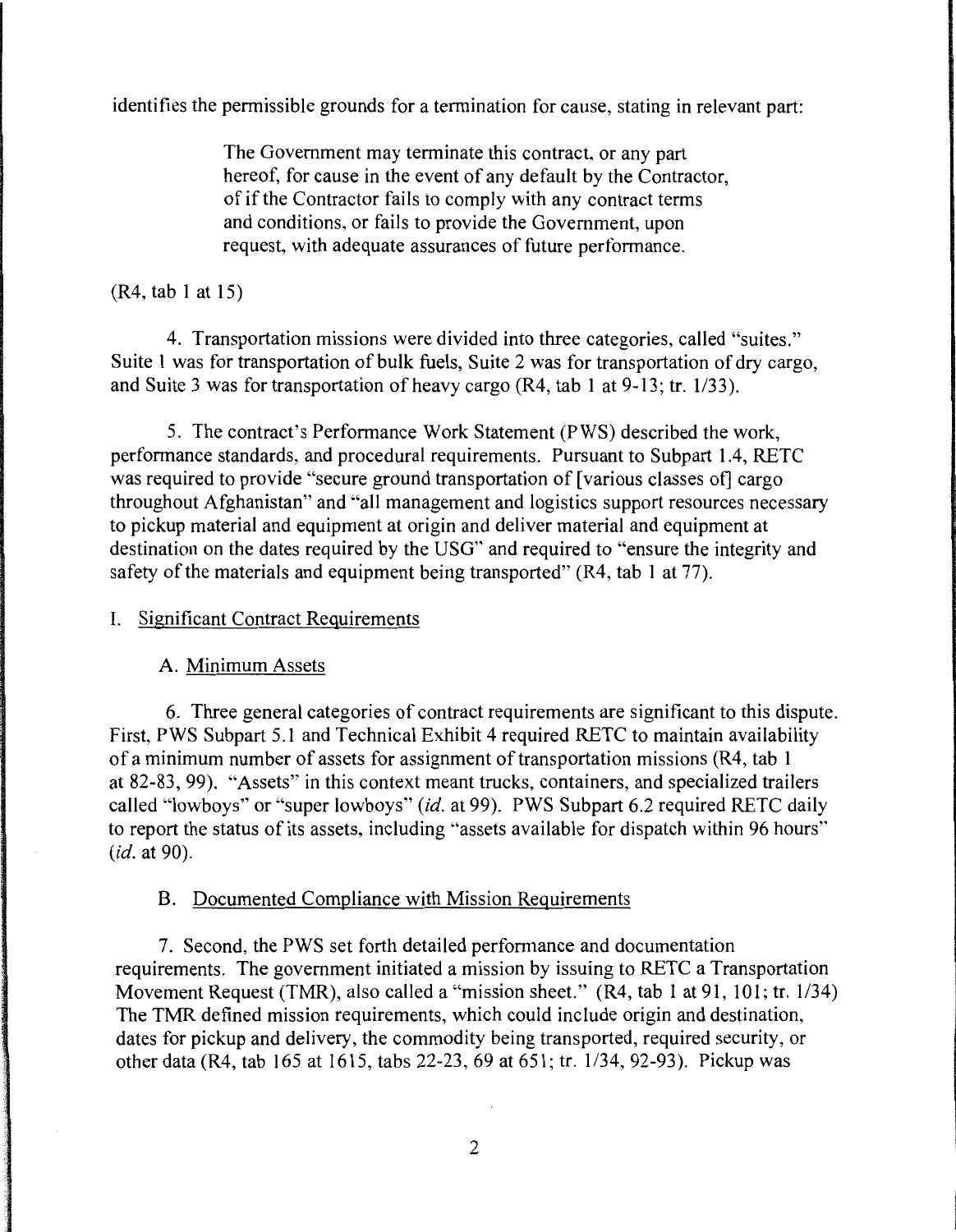known as "upload" and the date for pickup was called the "required spot date" or RSD.<sup>1</sup> Delivery was known as "download" and the date for delivery was alternately called the "required download date," or "required delivery date," or RDD. (R4, tab 1 at 26, 93)

8. At upload and download, RETC was required to obtain signatures of authorized government personnel on the TMR; these signatures verified that the cargo had been picked up and delivered (R4, tab 165 at 1615-17; tr. 1/91-93). PWS Subpart 6.7 required RETC to submit the original, signed TMR to the government "within 28 days" after delivery. If a TMR had been misplaced or a signature could not be obtained, RETC could obtain a memorandum from the government customer, in lieu of the TMR, verifying mission performance. (R4, tab 1 at 91; tr. 2/153)

9. Along with the TMR, RETC was required to submit other supporting documentation, notably, satellite transponder "snapshots." PWS Subpart 4.4 required RETC to attach to its vehicles a satellite transponder that transmitted signals showing the vehicle location at points in time<sup>2</sup> (R4, tab l at 81-82; tr.  $1/41-44$ ). Snapshots would show that RETC showed up at the correct locations by the RSD and RDD and would establish wait times for demurrage requests.<sup>3</sup>

10. PWS Subpart 6.7 warned that "suspected fraudulent or altered mission sheets will be investigated by the USG. Payment for any suspected fraudulent or altered mission sheets will be suspended pending the results of the investigation." (R4, tab 1 at 91) In addition, certain performance deficiencies could cause the government temporarily to suspend a contractor from eligibility for new missions until the contractor submitted a corrective action plan, acceptable to the government, to prevent reoccurrence of the deficiency *(id.* at 49).

C. Invoicing and Payment Requirements

**11.** The third category of significant contract requirements were those governing invoicing, principally Paragraph K and PWS Subpart 6.6 (R4, tab 1 at 5, 90-91).

12. Paragraph K required RETC to coordinate with the government to "review all completed missions against the contract requirements" in advance of invoice submission. It did not specify who would prepare invoices. Paragraph K stated in

 $<sup>1</sup>$  In the original contract, the date for pickup was called "required load date" or RLD.</sup> Later, the contract was modified to change this term to "required spot date" or RSD. (R4, tab 26 at 349)

<sup>&</sup>lt;sup>2</sup> Modification No. P00001 required RETC to submit snapshots with its TMRs to verify timely performance (R4, tab 6 at 117 and Revised PWS at 7).

<sup>&</sup>lt;sup>3</sup> "Demurrage" refers to excess time spent waiting on location for upload or download. PWS Subpart 5.9 entitled RETC to compensation for demurrage (R4, tab **1** at 84).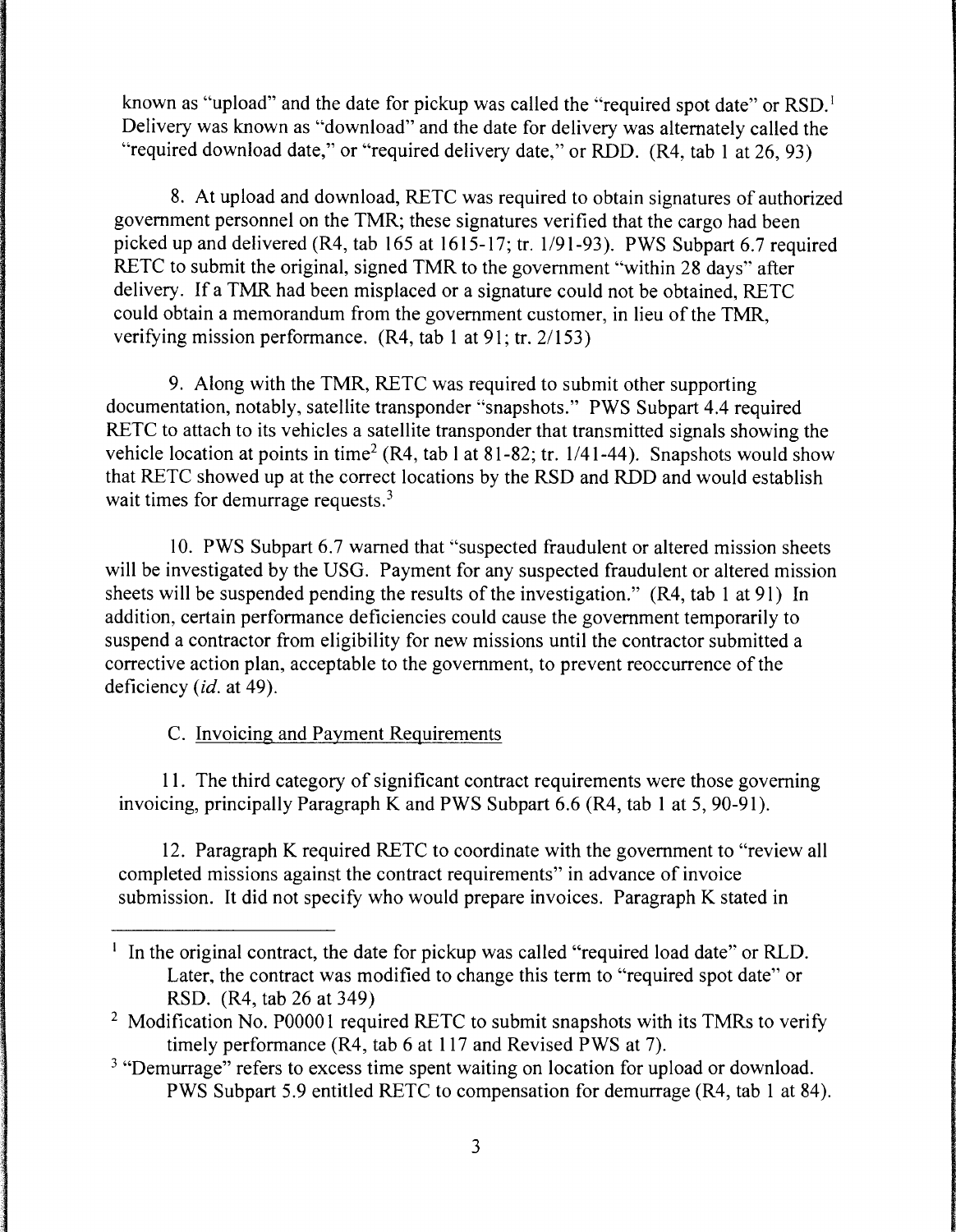relevant part:

Prior to the monthly invoice submission, the contractor and the Government will meet to review all completed missions against the contract requirements. The Contractor should have their draft invoice, using the format in Solicitation Attachment 5, and all supporting documentation covering the requirements of the PWS paragraph 6.6 available for discussion.

(R4, tab 1 at 5)

13. PWS Subpart 6.6 also did not specify who would prepare invoices, but required RETC monthly to submit an invoice "that includes all missions that are closed out each month." It stated in full:

> The Contractor shall provide an invoice to the USG monthly that includes all missions that are closed out each month for the invoicing period. The invoice will include charges for all successfully completed missions, cancelled/prorated missions, and demurrage, less all applicable deductions. Deductions may include charges for missing cargo items for which the Contractor is held financially liable, any items furnished by the USG (IAW  $\llbracket 4.2.3, 5.11.2.1.2, 5.12.3.1.2$ ), PRS deductions, and applicable Contractor demurrage (IA W  $\P$  5.11.5.4, 5.12.5.4).

(R4, tab 1 at 90-91)

14. A mission would be deemed "failed" - resulting in no pay - for many reasons including RETC's failure to arrive at the origin or destination on time, its excessive loss of fuel during a fuel delivery mission, RETC's submission of"falsified or tampered mission paperwork" or if '"cargo delivery cannot be verified." The government could deduct from RETC's payments for lost or damaged cargo, RETC's failure to achieve performance quality standards, or other noncompliances. (R4, tab I at 84, 90-91, 94)

15. On 16 October 2011, the government issued a Memorandum for Record (MFR) establishing deadlines for submission of TMRs and assigning responsibilities for invoice preparation. This MFR, which was not incorporated into the contract through a contract modification, stated in relevant part:

> The 257<sup>th</sup> JMCB has established the following timeline for the Nation[al] Afghan Trucking (NAT) contract monthly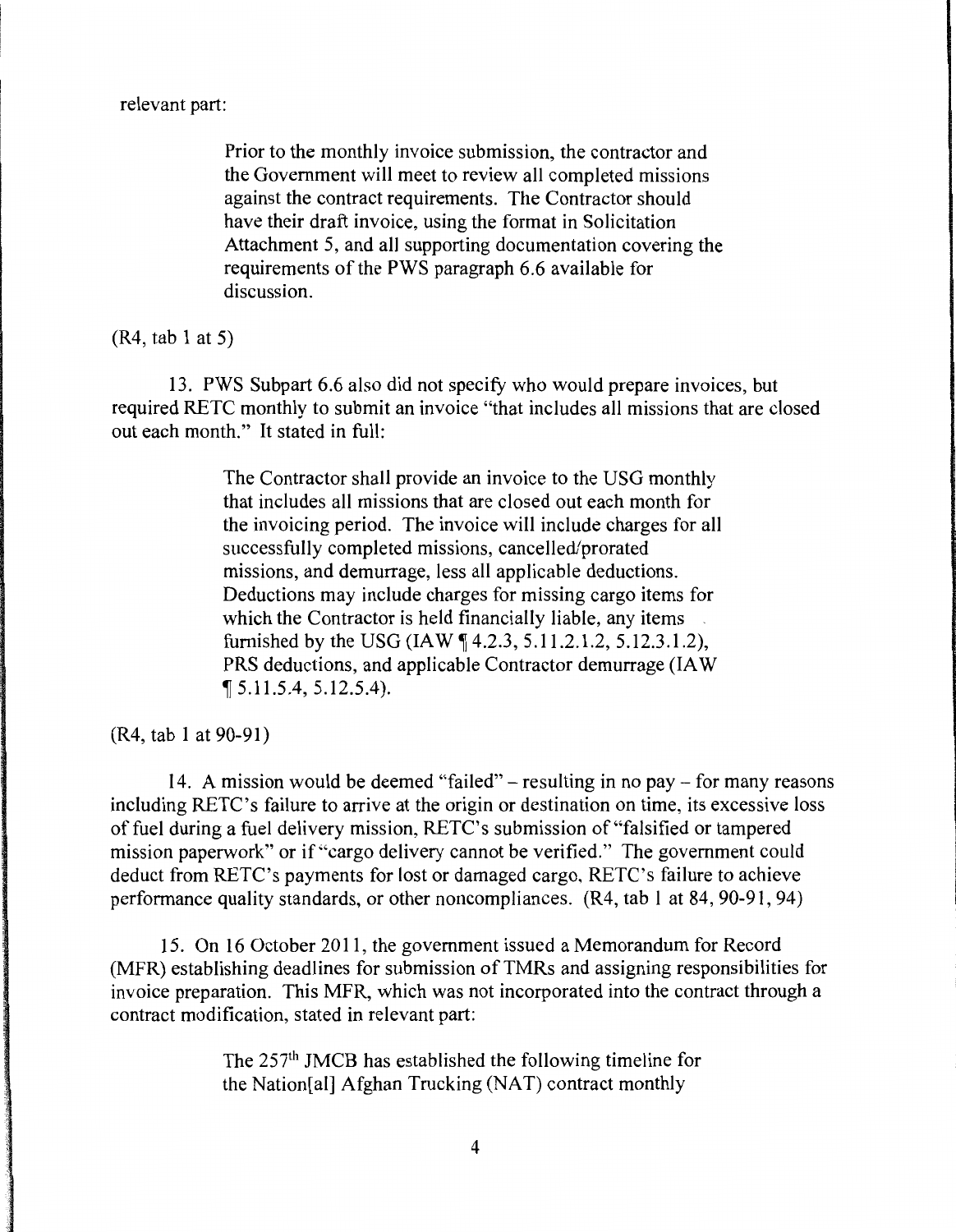invoice. The dates listed below will happen each month, regardless which day of the week the date falls on.

- a.  $16<sup>th</sup> 15<sup>th</sup>$  (monthly), Mission sheets are turned in for the billing
- b.  $16<sup>th</sup>$ -NAT Cell prepares the invoice for COR review
- c.  $17<sup>th</sup>$ -18<sup>th</sup>, COR reviews the prepared invoice
- d.  $18<sup>th</sup>$  pre-invoices is sent to the carriers
- e.  $19<sup>th</sup> 20<sup>th</sup>$ , Carrier has time to review the pre-invoice
- f.  $21<sup>st</sup> 22<sup>nd</sup>$ , Discussion period between the COR and Carrier for monthly invoice (closeout)
- g.  $23^{rd}$  -24<sup>th</sup>, Carrier prepares the final invoice for  $WAWF<sup>[4]</sup>$  or paper invoice for turn-in
- h. 25<sup>th</sup> (per PWS 6.6, deliverable), The final invoice for that month is submitted in WA WF or sent via email to the COR.

(App. supp. R4, tab A-10)

16. Two aspects of this MFR are significant. First, *before* invoice submission, the contracting officer's representative (COR) was to review the documents submitted by RETC to determine which missions were completed and entitled to payment, and whether any deductions should be applied. Second, *the government* - not RETC - was to prepare draft invoices. RETC could review and contest them, but ultimately RETC was required to submit a government-approved invoice for payment. (App. supp.  $R4$ , tab  $A-10$ ; tr. 2/104-08)

## II. RETC's Performance Problems

17. Problems with RETC's performance surfaced shortly after RETC began performance in September 2011 and persisted throughout the approximately nine months that RETC accepted missions. In that period, the government issued at least seven "Letters of Concern" to RETC regarding what the government perceived as RETC's noncompliance with contract requirements or other performance issues (R4, tab 3 (failure to submit deliverables), tab 35 (super lowboy (SLB) inspection), tab 43 (SLB noncompliance), tab 93 (pilfered container), tab 115 (insufficient assets), tab 137 (failure to satisfy acceptable quality levels), tab 141 (various matters)).

18. As detailed below, on three occasions the government suspended RETC from eligibility for new missions until it submitted an acceptable corrective action plan to

<sup>&</sup>lt;sup>4</sup> Invoices were to be submitted into the Wide Area Workflow (WAWF), a Department of Defense application (R4, tab 6 at 132, tab 9 at 142).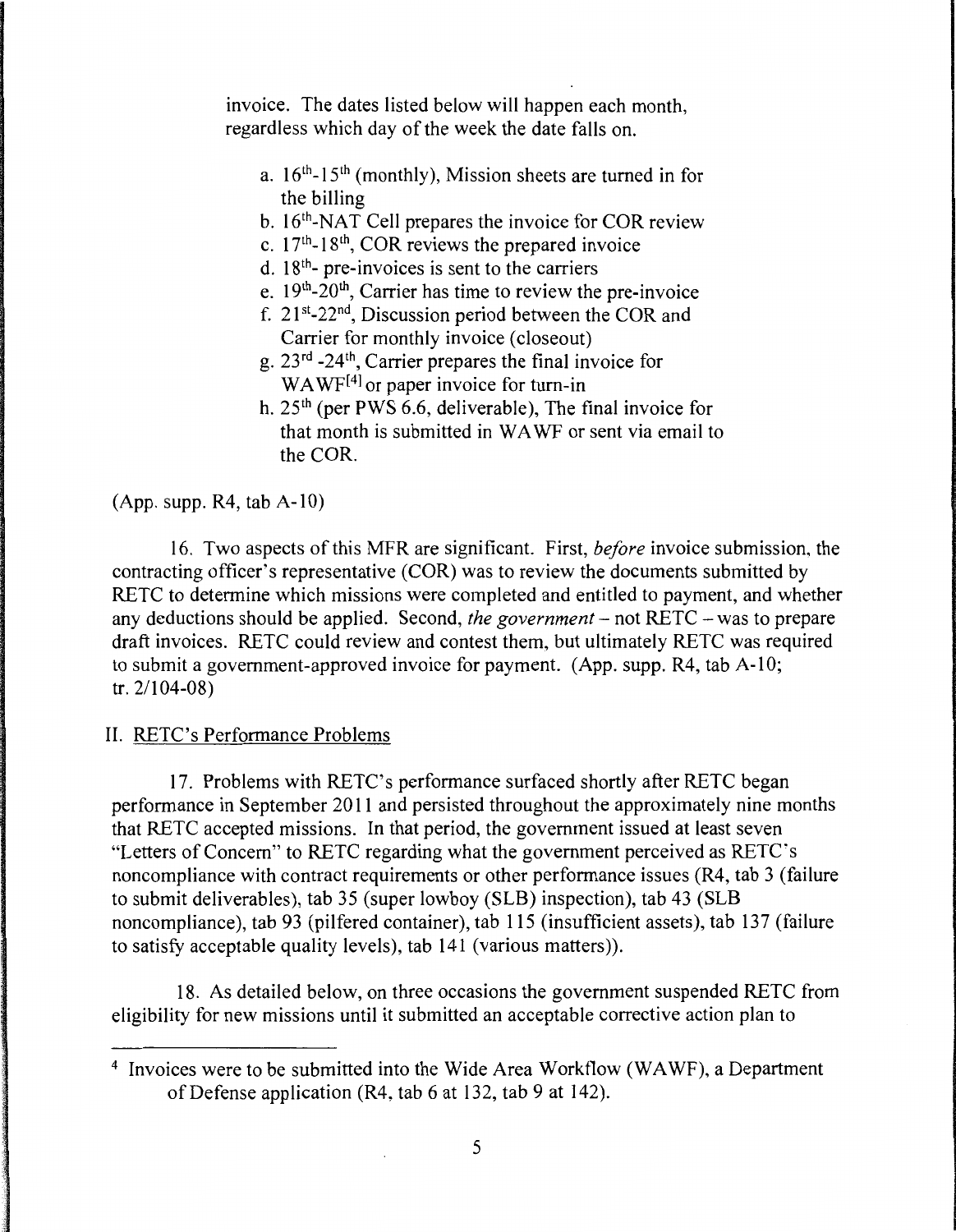address what the government perceived as performance deficiencies. On other occasions, the government deemed RETC to be responsible for a variety of performance problems.<sup>5</sup> (Findings I9, 22, 24, 29, 36, 40, 47)

# A. First Suspension

19. The first suspension occurred on 7 January 2012, when the government suspended RETC from eligibility for certain missions for RETC's failure to maintain a sufficient number of assets called "super lowboys" (R4, tabs 45, 46). RETC submitted a corrective action plan, which was accepted, and the government lifted the suspension on 18 January 2012 (R4, tab 57).

# B. Accident Damaging Mine Resistant Ambush Protected Vehicle

20. Another problem arose on 22 January 2012, when RETC's subcontractor crashed while transporting a government-owned Mine Resistant Ambush Protected (MRAP) vehicle, costing \$224,341.94 in repairs (R4, tabs 75, 118-19, I29; tr. 1/49). On 29 March 2012, an investigator concluded that "[o]verwhelming facts point to the possible cause as either mechanical issues or the driver" (R4, tab 119 at 1100).

# 21. PWS Subpart 5.7, Cargo Responsibilities, provided in pertinent part that:

It is the Contractor's responsibility to properly secure loads for transport IA W PAM 55-20. *The Contractor shall be financially liable for cargo loss, pilferage, or damage incurred due to improperly securing cargo loads, negligent or improper driving by the operator, improperly handling cargo, or unauthorized trans-loading or cross-loading of cargo.* 

(R4, tab 1 at 84) (Emphasis added)

22. On 30 March 2012, the government notified RETC that it would hold RETC liable for the repair costs. At the time, RETC did not object to being held liable; it only objected to the amount that RETC was charged, stating that RETC "should only be liable for the repairs not an added expenditure limit." (R4, tab 128 at 1233-34, tab 129; tr. 2/93-94)

<sup>&</sup>lt;sup>5</sup> Despite the performance problems, the government's monthly surveillance reports assessed RETC as compliant with the contract requirements, at least for the period September 2011 through February 20I2 (R4, tabs 8, 24, 44, 133-34). The COR testified, and we find, that the monthly surveillance reports were based on incomplete information and were inaccurate (tr. 3/132-33).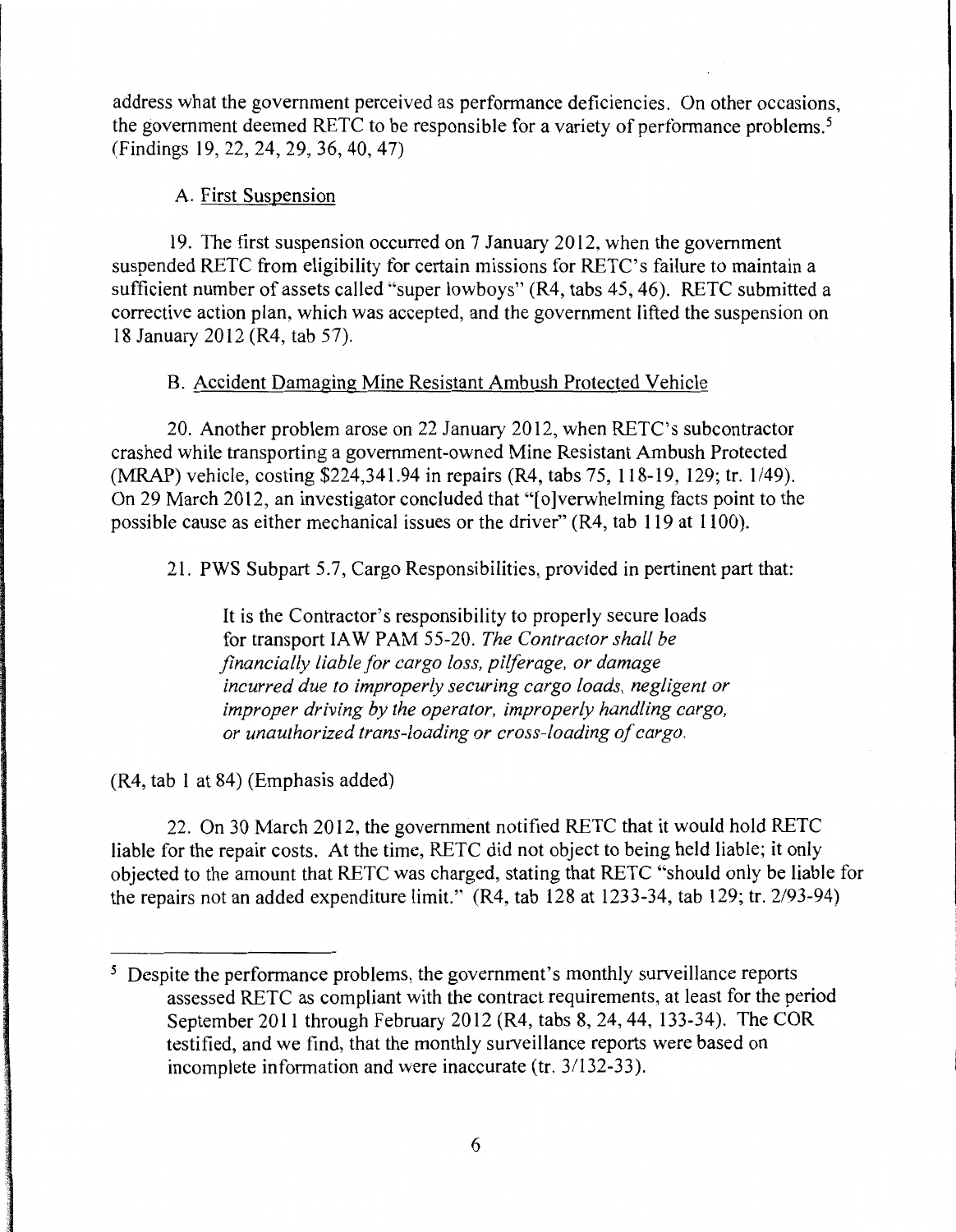#### C. Second Suspension

23. RETC's second suspension occurred on 8 March 2012 and arose out of a theft of a government container (R4, tab 93). Between 29 October 2011 and 22 November 2011, a government container went missing while being transported by RETC (R4, tab 25 at 339-40). In response to government queries, RETC at first asserted that the container had been delivered, and provided the "completed TMR#AAJ4928" for the mission (R4, tab 25 at 341, 345; tr.  $2/72$ ). Investigators determined that the container had likely been stolen and the signature on the TMR likely had been forged (R4, tab 69 at 648, 651, tab 70 at 658; tr. 2/81-82).

24. On 8 March 2012, the government suspended RETC from new missions until it submitted a corrective action plan (R4, tab 93 at 944). At the time, RETC conceded that the container had been stolen and the TMR had been forged, but blamed its subcontractor, stating:

> RETC does acknowledge that a registered sub-contractor for RETC was involved with an incident that initiated an investigation by CID.

Omar Amin Trading Company was involved in theft of USG property and forgery in an attempt to collect payment....

 $\ddots$ 

RETC does understand that we are liable for the actions of all sub-contractors and drivers of each sub-contractor.

(R4, tab 99 at 980; tr. 1/81)

25. On 15 March 2012, the government lifted RETC's suspension but noted that RETC would be held liable for \$257,675.00 in lost property (R4, tabs 70, 91, 100, 830 at 379-383; tr. 2/83). As later developments showed, pilferage and concerns about possible forgery on RETC missions persisted (findings 27, 36, 41, 50).

26. Indeed, a few weeks later, on 8 April 2012, RETC submitted to the government a memorandum, apparently signed by a government official, stating that the missing container had been located. RETC requested reimbursement for the charges assessed against it for the lost property. (R4, tab 149 at 1499-1500)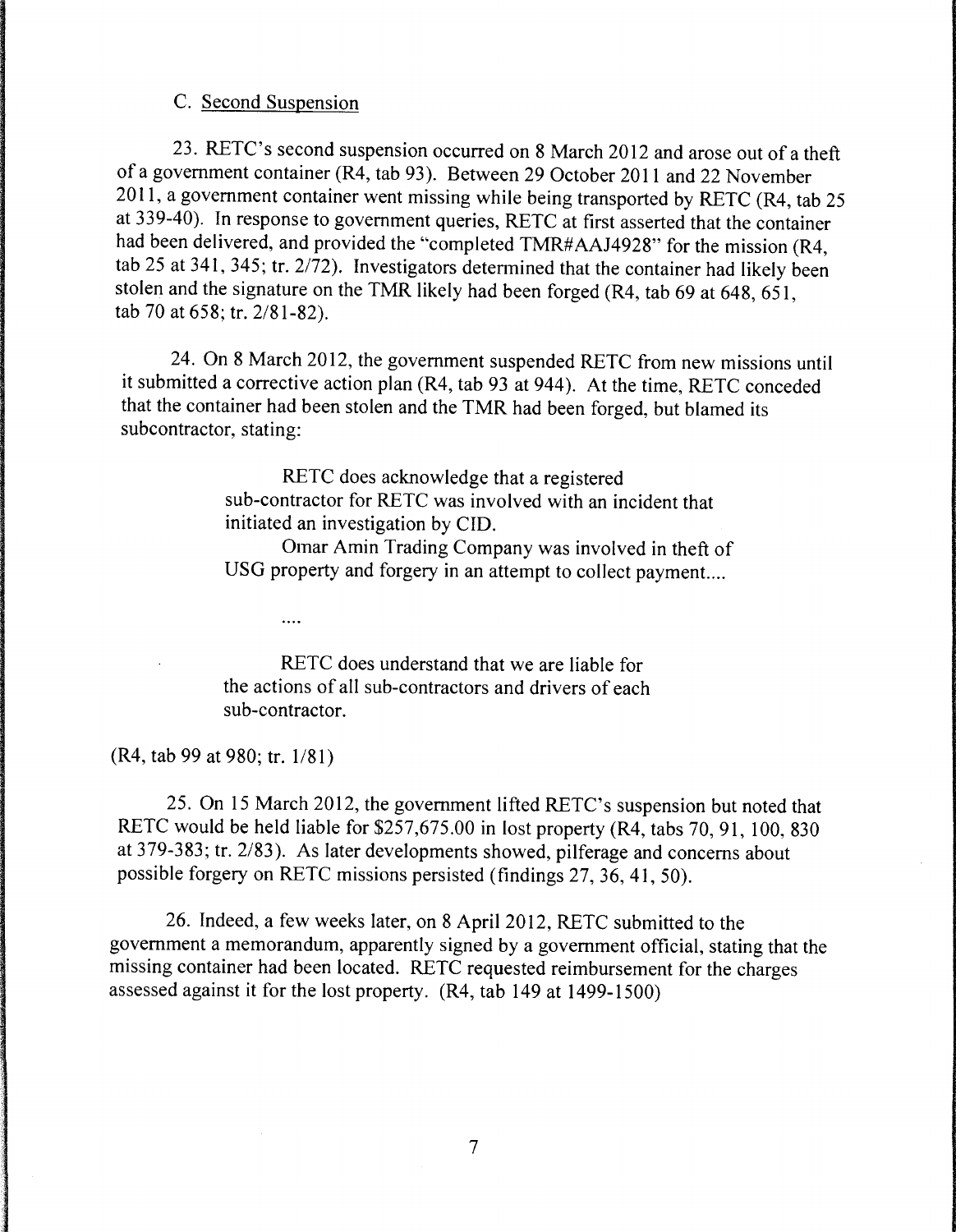27. The person who purportedly signed this memorandum, SGT Erika Brooke,<sup>6</sup> informed the COR that "[t]his is a forged memorandum of my signature. I have no[t] produced a memorandum like this and this is not my signature." (R4, tab 150 at 1502) She testified that the signature was "completely not mine" and that the memorandum had not been prepared by her (tr. 2/85-89).

### D. Difficulties with Invoicing and Payment

28. In December 2011, RETC submitted invoices for missions completed between 16 September 2011 and 15 November 2011, and received payment of \$509,470.26 on 24 January 2012 (R4, tabs 7, 11, 66). Thereafter, RETC experienced difficulties with invoice preparation  $(R4, tab 71$  at 662, tab 84 at 832; tr.  $1/101-03$ ).

29. In many instances, RETC submitted late, incomplete, or inaccurate TMRs, or TMRs that the government suspected were forged  $(R4, tab 165; tr. 1/91-96, 2/69-72)$ . SGT Brooke testified that when submitting requests for payment for demurrage, RETC's packages were "improperly put together." She "explained several times" to RETC's program manager "how to do this," adding:

> [F]or the most part the carriers could all put this together properly. But for some reason I just had issues with RETC .

... I explain [ed] to him that I need snapshots of the truck at origin or destination.... I need to know if your truck arrived at origin or destination on time because if they didn't you're not entitled to the demurrage per the PWS.

So I needed that, and he didn't provide it.

(Tr. 2/69-70)

30. IfRETC lacked records to support payment, the government would allow it to roll that TMR over to the next month "giving the carrier [a] whole other month to find information on that TMR" (tr. 2/111). In other instances, RETC failed to perform in accordance with the PWS, or government property went missing, resulting in a mission failure with no pay, or deductions (R4, tabs 91, 148-49, 383, 385; tr. 2/72-78, 82-89, 96-97). The government rejected approximately 55 percent of the invoices that RETC submitted, and on at least one occasion it took RETC months to revise and resubmit the paperwork (R4, tab 406; tr. 1/27-28, 35-36).

<sup>6</sup> SGT Brooke was later promoted (tr. 2/64). We refer to SGT Brooke by the rank she held during the events leading up to the termination.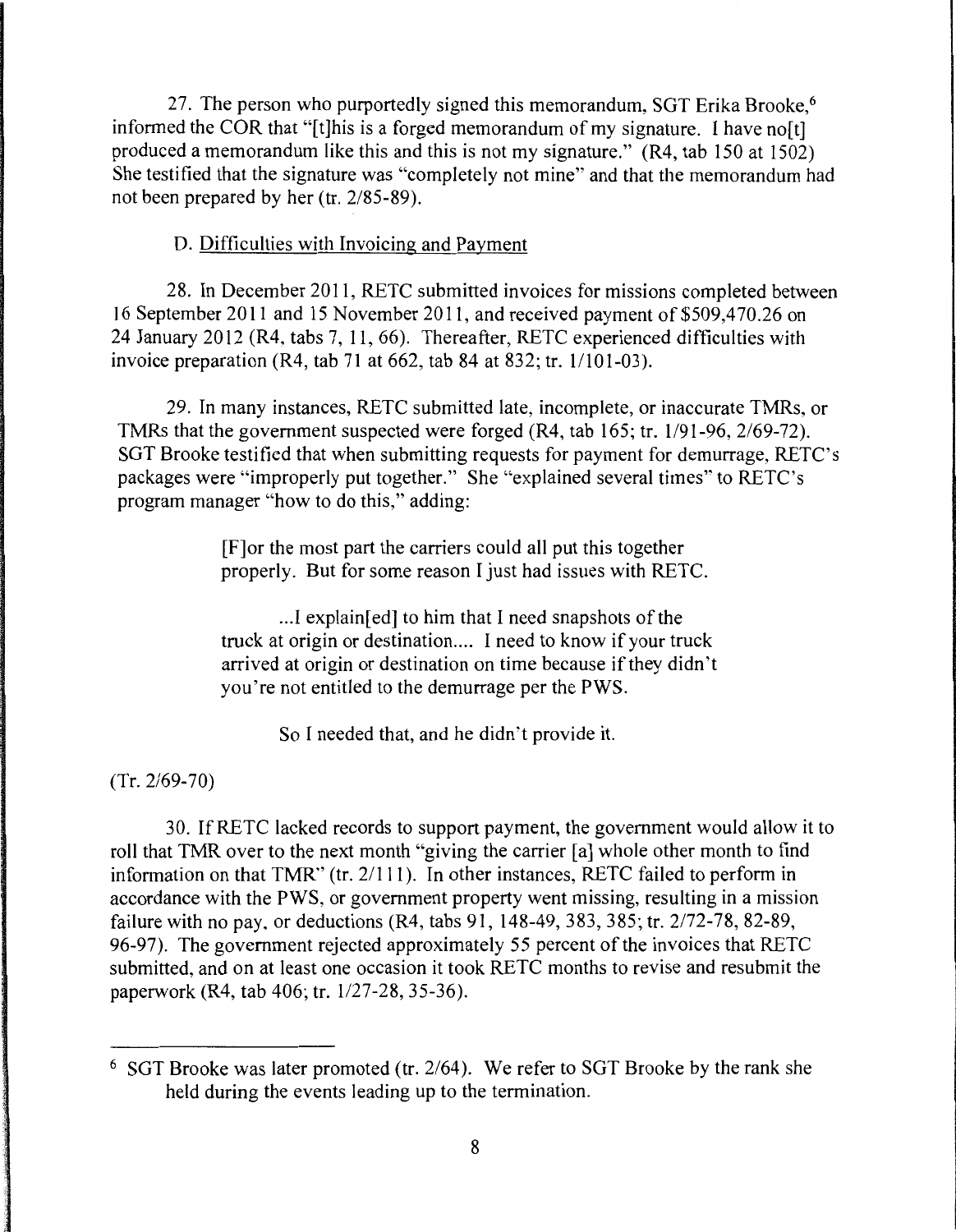31. CPT Joseph Guess, the COR, reviewed TMRs submitted by RETC. He noted that he "personally [spent] hours confirming all the no shows" - meaning occasions in which RETC trucks did not arrive to pick up cargo (R4, tab 109 at 1032). Concerns about possible forgeries required additional investigation. For instance, while investigating a TMR turned in by RETC, CPT Guess asked a military service member whether his signature on a TMR was authentic. He replied, "[t]hat is not my writing on that TMR. My name is misspelled for one."  $(R4, tab 107 at 1024-26)$ 

32. RETC contends that the government was slow to prepare invoices and that the resulting payment delays caused problems with RETC subcontractors "because they were not being paid" (tr. 3/24). RETC's evidence, including an invoice tracking log and emails complaining about slow delivery of invoices, is unpersuasive. While RETC's evidence established that there were delays in invoice preparation, it does not establish that the government caused these delays (R4, tabs 71, 90, 138, 192, 283; supp. R4, tab 406; tr. 3/23-24). In contrast, the government presented evidence that RETC's submission of late, incomplete, or inaccurate TMRs caused delay (R4, tab 109 at 1032, tab 165; tr. 1/91-96, 2/69-72).

33. Also, RETC offered no financial records or communications with subcontractors demonstrating a causal connection between delayed payments and poor subcontractor performance. Considering all the evidence, we find that government payment delays were not a controlling cause of RETC's performance problems.

34. Nevertheless, RETC complained about government rejections of its TMRs, particularly for fuel missions (R4, tab 84 at 832). On 22 March 2012, RETC's Program Manager, Ricky Jordan, claimed that the government improperly rejected "hundreds" of RETC's fuel TMRs that had "clear undeniable signatures," stating:

> There is a serious disconnect between the downloading units and the units doing the DD250[.] The military can say any signature[] is suspicious and that in tum hits the carrier with forgery. The military does not have a verifiable means of verifying signatures or persons dedicated to downloads or DD250 preparation and this leaves the carrier no way to defend its self

 $(R4, tab 108)$  He requested a meeting with the contracting officer and COR  $(id.)$ .

E. Pilferage of Government-Owned Fuel During RETC Fuel Missions

35. LTC Edward Gosline, who was the contracting officer at that time, and CPT Guess met with RETC on 22 March 2012 (R4, tab 109; tr. 1126, 74-76, 2/169). Based upon subsequent events detailed below, we surmise that LTC Gosline and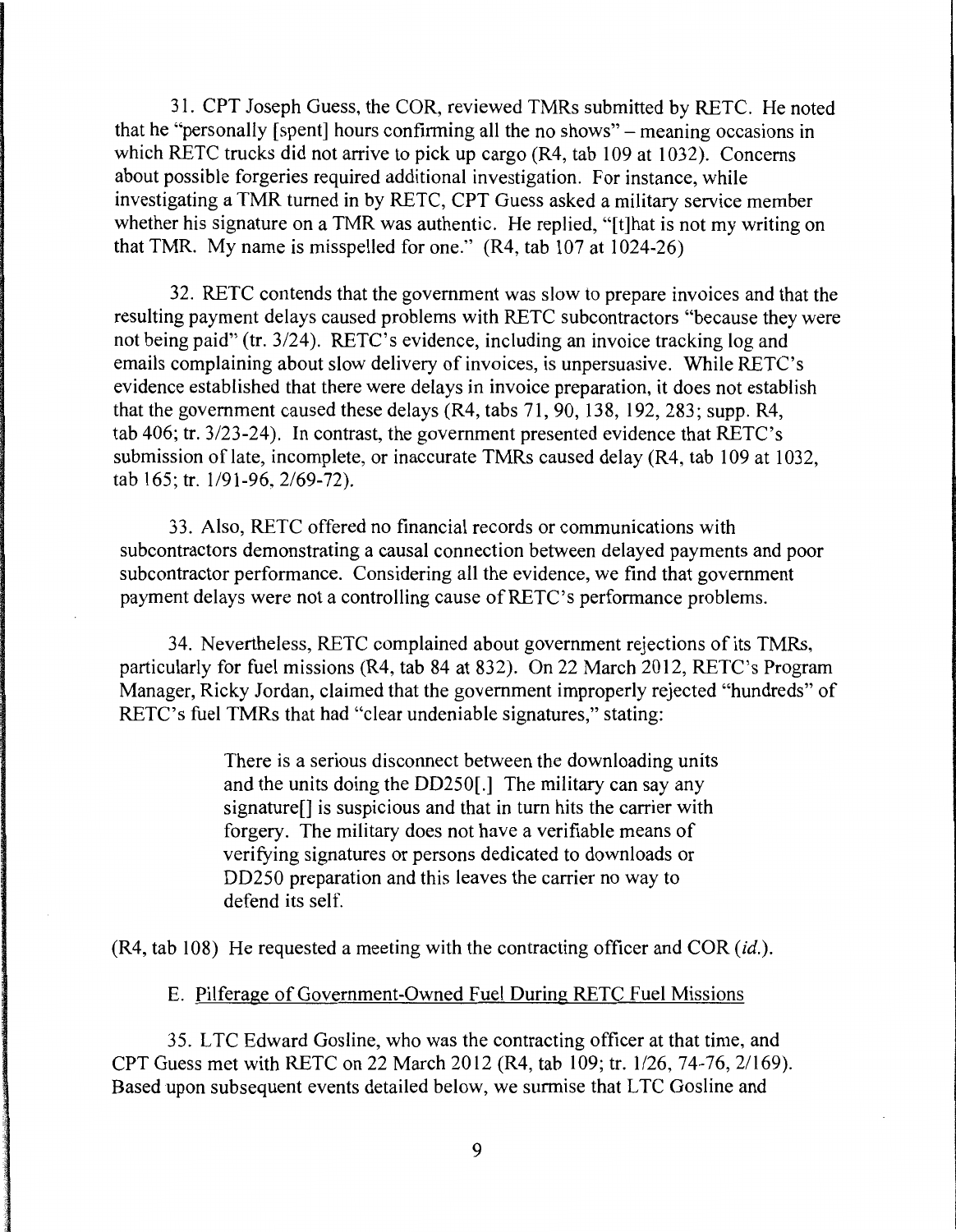CPT Guess informed RETC during this meeting that government fuel had disappeared during RETC fuel transportation missions and that RETC would be charged for the losses.

36. The following day, 23 March 2012, RETC's Mr. Jordan, admitted that approximately 80,000 gallons of government fuel "had come up missing," and blamed an RETC subcontractor for the losses (tr. 1/74-76, 3/55, 117-19; R4, tabs 111-12).

37. These fuel losses could, under the contract, be charged to RETC. PWS Subpart 5.10.5 contemplated that some fuel loss on a fuel delivery mission could occur, and fuel loss of up to five percent was acceptable. But fuel loss of greater than five percent would result in a failed mission, no pay, and a charge to the contractor for missing fuel. Subpart 5.10.5 stated:

> *The Contractor shall be financially liable for missing and/or contaminatedfuel at the rate of AFN 737 per gallon.* The Contractor will be charged a maximum of AFN 3,685,000 for 5,000 gallon fuel tanker missions and a maximum of AFN 7,370,000 for 10,000 gallon fuel tankers missions. Fuel losses of up to five percent (5%), due to evaporation and all other reasons (including inaccuracy of measurement) are acceptable. *Fuel missions with losses exceeding 5% are considered a failed mission.* This 5% allowance is not applicable to instances when the entire load is missing; the Contractor will be held liable for 100% of the fuel uploaded. If there is fuel remaining in the tanker after download, the Contractor must return all remaining fuel to the location designated by the USG.

(R4, tab I at 85) (Emphasis added)

38. On 25 March 2012, RETC requested, and was granted, permission temporarily to report fewer than minimum assets available "until [RETC] figure[s] out the extent of the problems with our subs"  $(R4, tab 115 at 1048, tab 116 at 1052; tr. 1/72)$ . Starting 5 April 2012 and continuing for the next five months until its termination in September 2012, RETC reported zero assets available for new missions (R4, tabs 167, 169; tr. 2/177, 3/115, 120).

39. Mr. Jordan denied knowledge of the fuel pilferage and blamed his lack of awareness on the government's slowness in preparing invoices, stating: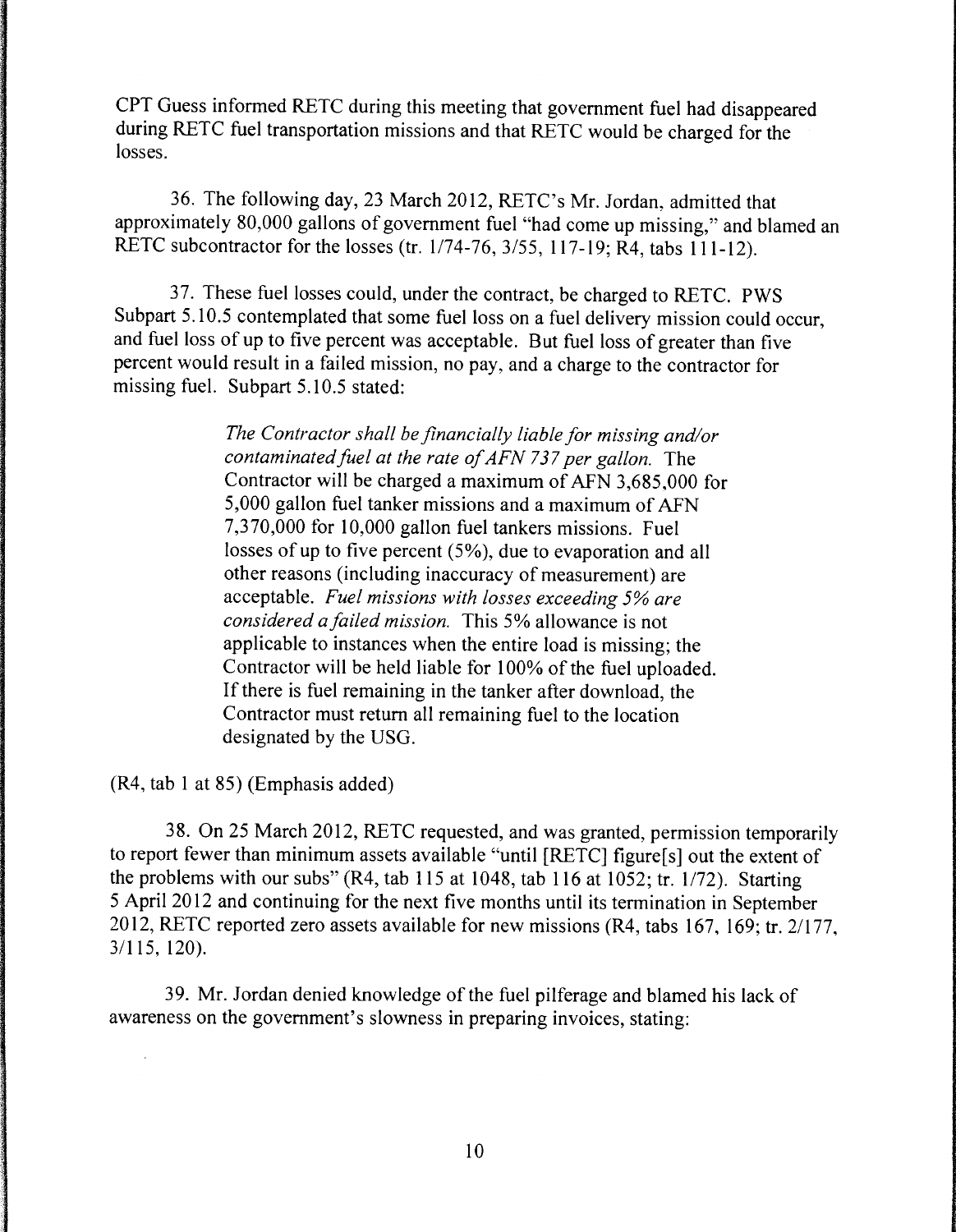Due to not receiving of the invoices on time from our previous COR, RETC was not able to distinguish or aware of the pilferage problems with the sub contractors[.]

(R4, tabs 115-16 at 1051-52) He testified that "the only way that I could track performance was by the comments from the Government," and reiterated that he did not know that TMRs had been falsified or that fuel was being pilfered until the government so informed him (tr. 3/40-42, 54). Apart from this testimony, which is conclusory, RETC provided no explanation of why it was unable to detect that its subcontractor had not been delivering fuel and was apparently stealing it.

### F. Failure to Meet Acceptable Quality Levels, Failure to Submit a Corrective Action Plan, and Submission of Allegedly-Falsified TMRs

40. Thereafter RETC's performance problems snowballed. On 3 April 2012, the government issued a letter of concern for RETC's failure to achieve minimum quality standards (R4, tab 137). The PWS acceptable quality level (AQL) required the contractor to be available on time for upload for 90% of missions (R4, tab 1 at 93 ), and to submit 90% of mission sheets to the government on time *(id.).* The government asserted that RETC failed to achieve either of these standards for certain suites and directed RETC to submit a corrective action plan by 10 April 2012 (R4, tab 137).

41. On 4 April 2012, the government identified at least four fuel TMRs submitted by RETC that the government suspected had been forged or altered to indicate, inaccurately, that an amount of fuel above the 95% acceptable threshold had been delivered (R4, tab 140; tr. 2/163-64).

## G. RETC Excuses for Performance Deficiencies

42. Mr. Jordan testified that the government was to blame for RETC's failure to meet RSDs and for fuel losses. According to him, government holding yards were too small to accommodate the volume of delivery trucks. If a holding yard was too full to enter, the driver was unable to obtain a snapshot at the required time and location to meet the RSD. The mission would be recorded as "no pay" or "failed mission." (Tr. 3/69-70) Mr. Jordan also asserted that the government caused fuel loss by making trucks wait for days to download. While waiting, the driver "had to run the trucks to stay cool or stay warm.... That mean[t] burning of fuel." The truck would be "out of compliance" with the fuel requirement, resulting in a backcharge to RETC for missing fuel and the mission treated as a "no pay" or "partial pay."  $(Tr. 3/70-71)$ 

43. This testimony is unconvincing for three reasons. First, it is self-serving and RETC has not directed us to corroborating evidence. Second, we cannot credit Mr. Jordan's assertions as to RETC drivers' conduct during missions because Mr. Jordan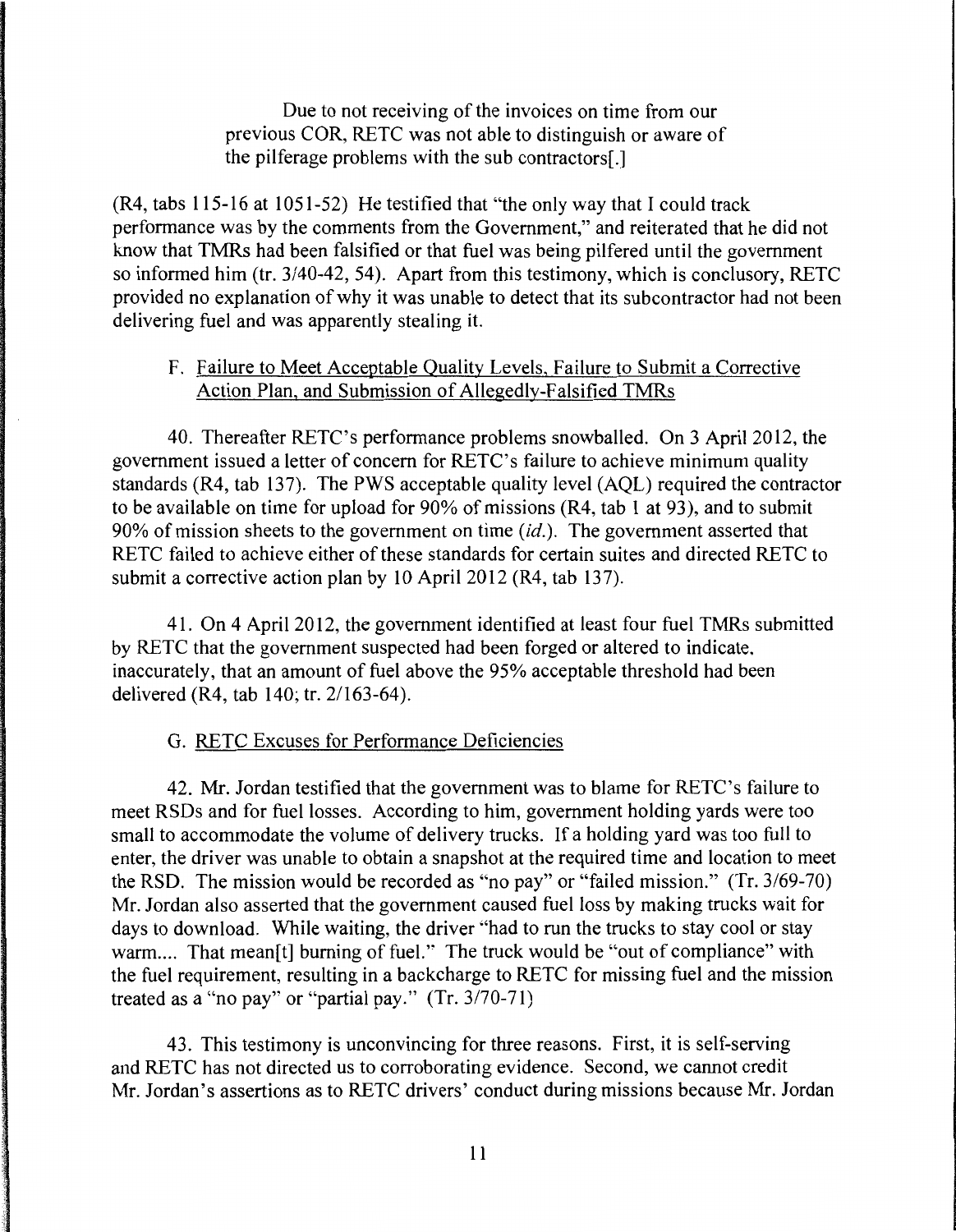admitted that he was unable to monitor his drivers. He testified that "the only way that I could track performance was by the comments from the Government." (Tr. 3/40-42) Third, government testimony established that RETC had avenues available to it to redress these problems (tr. 3/139-40).

# H. 4 April 2012 Meeting with the Contracting Officer and Third Suspension

44. On 4 April 2012, Mr. Jordan again met with government representatives including CPT Guess and LTC Gosline  $(R4, tab 141; tr. 1/85-86, 3/45-46)$ .

45. LTC Gosline recalled that the meeting "essentially culminated to the point where [RETC] wanted to know how they could be terminated from the contract" (tr.  $1/86$ ). CPT Guess concurred (tr.  $2/174$ ). Mr. Jordan testified that he "wanted to talk to them about options for RETC.... They told me the process that would occur if I didn't continue to perform. They told me what I would have to do in order to stop that process of default determination and what would happen if I didn't." (Tr. 3/46-48)

46. Shortly after the 4 April 2012 meeting,<sup>7</sup> RETC sent a letter announcing that "RETC is cancelling our contract." The letter stated in pertinent part:

> RETC is cancelling our contract WlB4N-l l-D-7001 SUITE 1- BULK FUELS SUBCLIN-OOlAA, SUITE 2-DRY CARGO SUBCLIN-OOOIAB, AND SUITE 3 HEAVY CARGO SUBCLIN- OOOlAC effective May 3, 2012.

RETC is cancelling contract W91B4N-11-D-7001 as per terms of the contract, RETC is providing 30 day advanced notice, so the contract will terminate May 3, 2012.

(R4, tab 90) RETC explained that it "is terminating this contract due to the Government Body violating their agreement under PWS Part 6: Deliverables Descriptions (reference Technical Exhibit 2) section 6.6 Monthly Invoices." The letter detailed what RETC characterized as government violations and claimed financial harm, stating:

> RETC operated with no funds for services rendered due to no invoices to enter into WA WF for payment, 6 months of operation with over a \$10 million USD investment and have no return on investment has placed RETC on the brink of Bankruptcy forcing RETC to have to terminate the contract

 $<sup>7</sup>$  The letter bears the date 4 March 2012, but witnesses from both parties testified that</sup> that date was in error. We find that that the letter was received after the 4 April 2012 meeting. (Tr. 1/87, 3/26; R4, tab 90)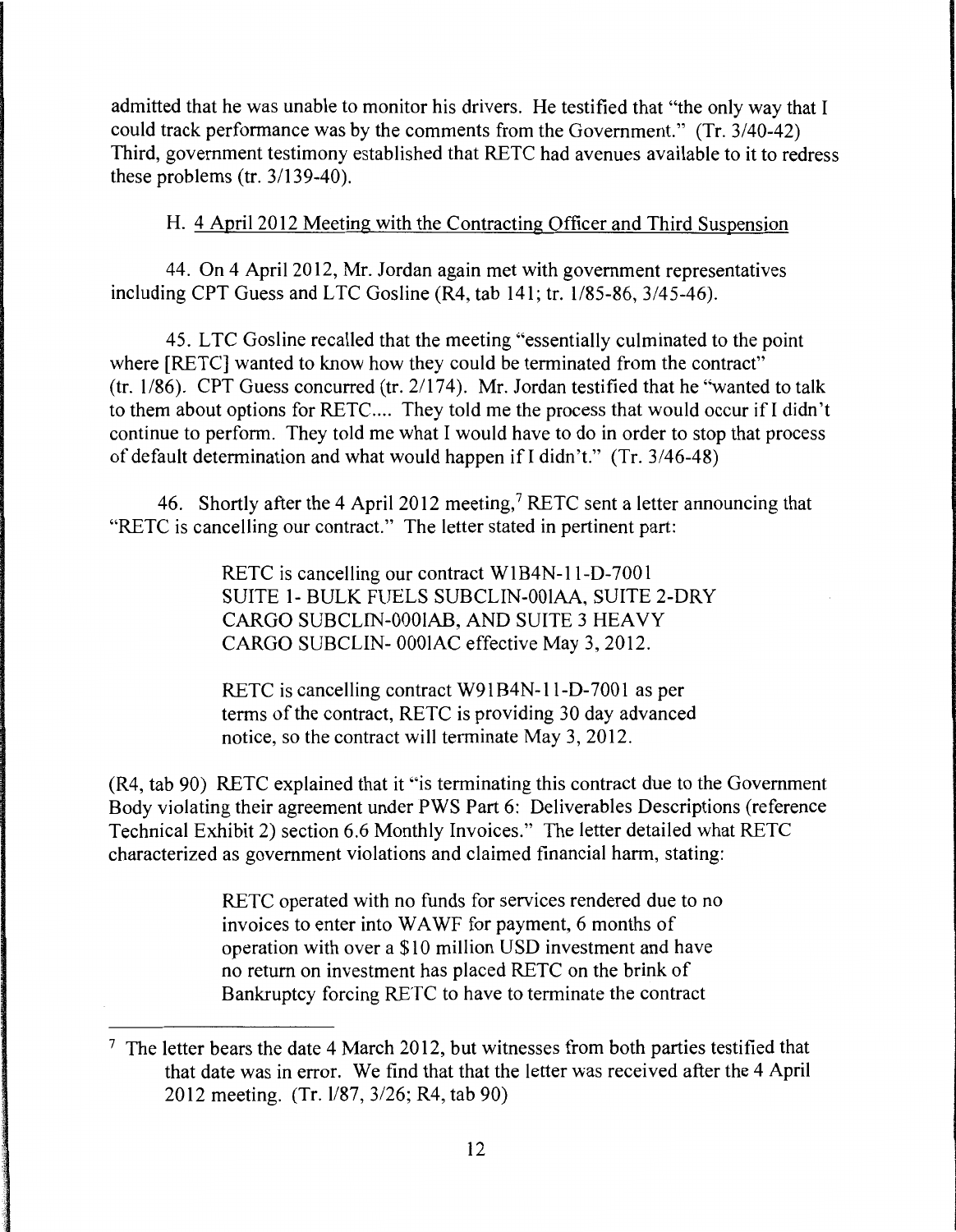for W91B4N-l 1-D-7001 for convenience of the USG and its valuable cargo due to the inability to continue to operatel contract W91B4N-1 l-D-7001 with depleted funds and give the USG the standard Performance required by the contract.

RETC promised to complete existing missions, stating:

RETC understands that a 24 Hour Operation and all standards of the PWS must be adhered to until the finale issued TMR currently operating a mission is completed and turned into COR for review and issue on Finale invoice submitted into WAWF.

(R4, tab 90)

47. On 5 April 2012, the government suspended RETC for the third time and rescinded RETC's permission to report minimal assets. The government directed that RETC submit a corrective action plan by 19 April 2012. (R4, tabs 141, 146)

48. Instead of submitting a corrective action plan, RETC inquired "[w]hen will RETC receive letter of default for this contract?" The government replied as follows:

Basically there are two courses of action:

- 1) If RETC cannot, or chooses not to, submit a [corrective action plan] by 19 April, procedures for proceeding towards termination will then [be] initiated, which will include a cure notice or show cause notice.
- 2) RETC may submit a corrective action plan (CAP) by the suspense date listed in the letter. If the CAP is accepted, RETC would be removed from suspension and would be required to report assets at that time, and could continue work. If RETC fails to report adequate assets at that time, procedures for proceeding towards termination will be initiated, which will include cure notice or show cause notice.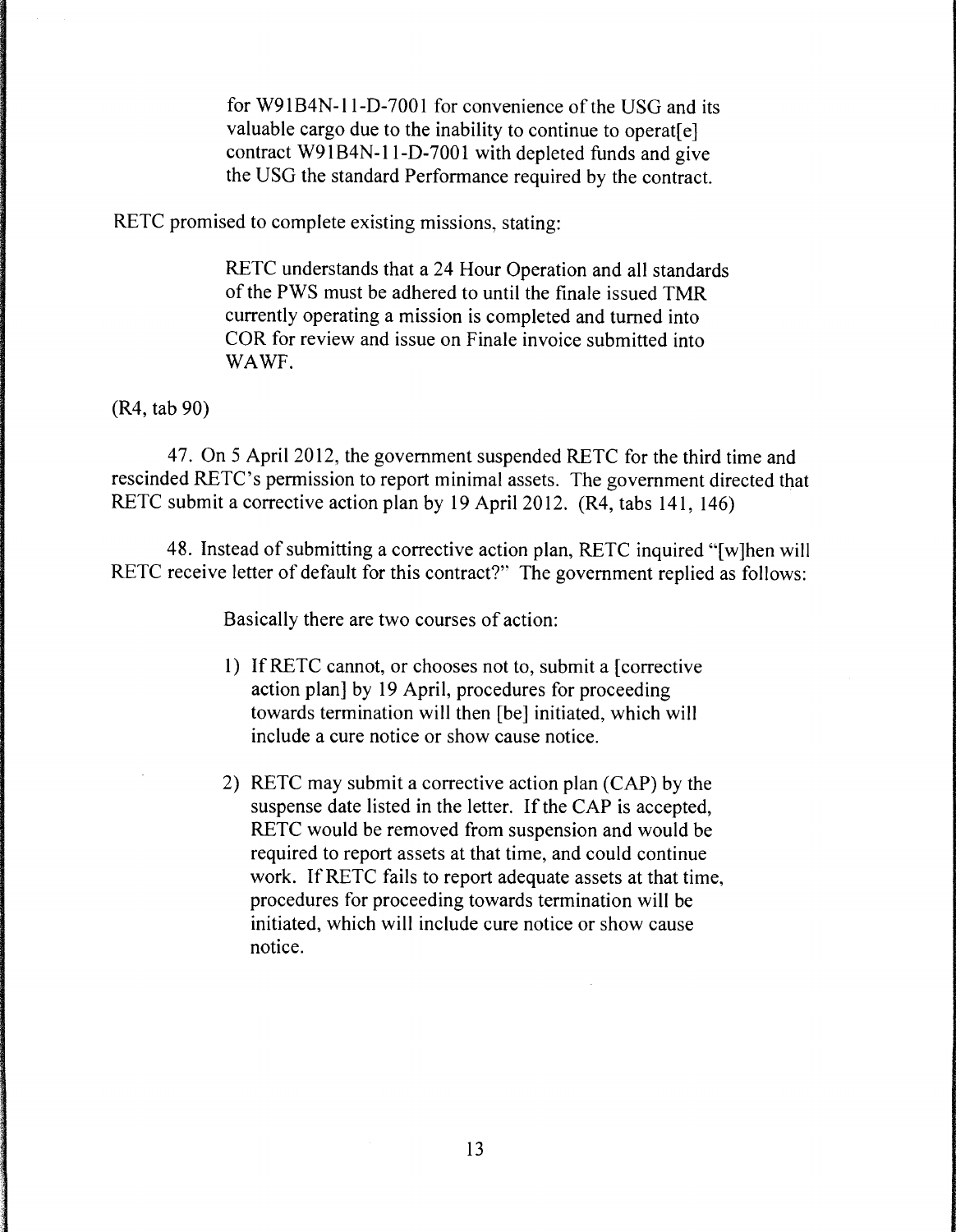In either case, it is the discretion of RETC as to the course of action to take.

(R4, tab 143 at 1459)

49. The government asserts that RETC did not submit a corrective action plan in response to the 4 April 2012 notice (tr.  $1/101$ ). RETC does not contend otherwise. We find that RETC did not submit this corrective action plan.

#### I. Submission of Additional Documents that the Government Believed were Forged

50. On 20 April 2012, the government identified at least four more TMRs submitted by RETC that the government suspected had been altered or forged (R4, tab 165).

51. In May 2012, RETC submitted a memorandum purportedly signed by a military officer stating that the MRAP accident was not RETC's fault (R4, tab 179). The government believed this memorandum had been fabricated, in part because the investigator "could not find any proof' of the existence of the author, and because of irregularities in the memorandum 8 *(id.;* tr. 2/96-97).

III. Cure Notice and Termination

52. On 24 April 2012, the government issued a cure notice to RETC, stating that its '"overall lack of compliance and failure to perform" were "conditions that are endangering the performance of the contract." The "conditions" included fuel and cargo pilferage; RETC's submittal of documents that the government characterized as "fraudulent" or "forged"; RETC's failure to report adequate minimum assets; its driver's error resulting in government property damage; and what the government characterized as RETC's expression of a desire "to be removed from the contract." The notice stated that "[u]nless the above described conditions are cured within ten (10) days of receipt of this notice, the Government may terminate for default in accordance with [FAR 52.212-4(m)]." (R4, tab 170; tr. 1/99-100)

<sup>&</sup>lt;sup>8</sup> The memorandum stated that "due to Military negligence" the mission "resulted in damage of the vehicle; the carrier is not responsible for damages." The memorandum identified the point of contact as "ILT Williams" at "William.leonard@afghan.swa.army.mil," and was signed "Williams Leonard." (R4, tab 179 at 1871)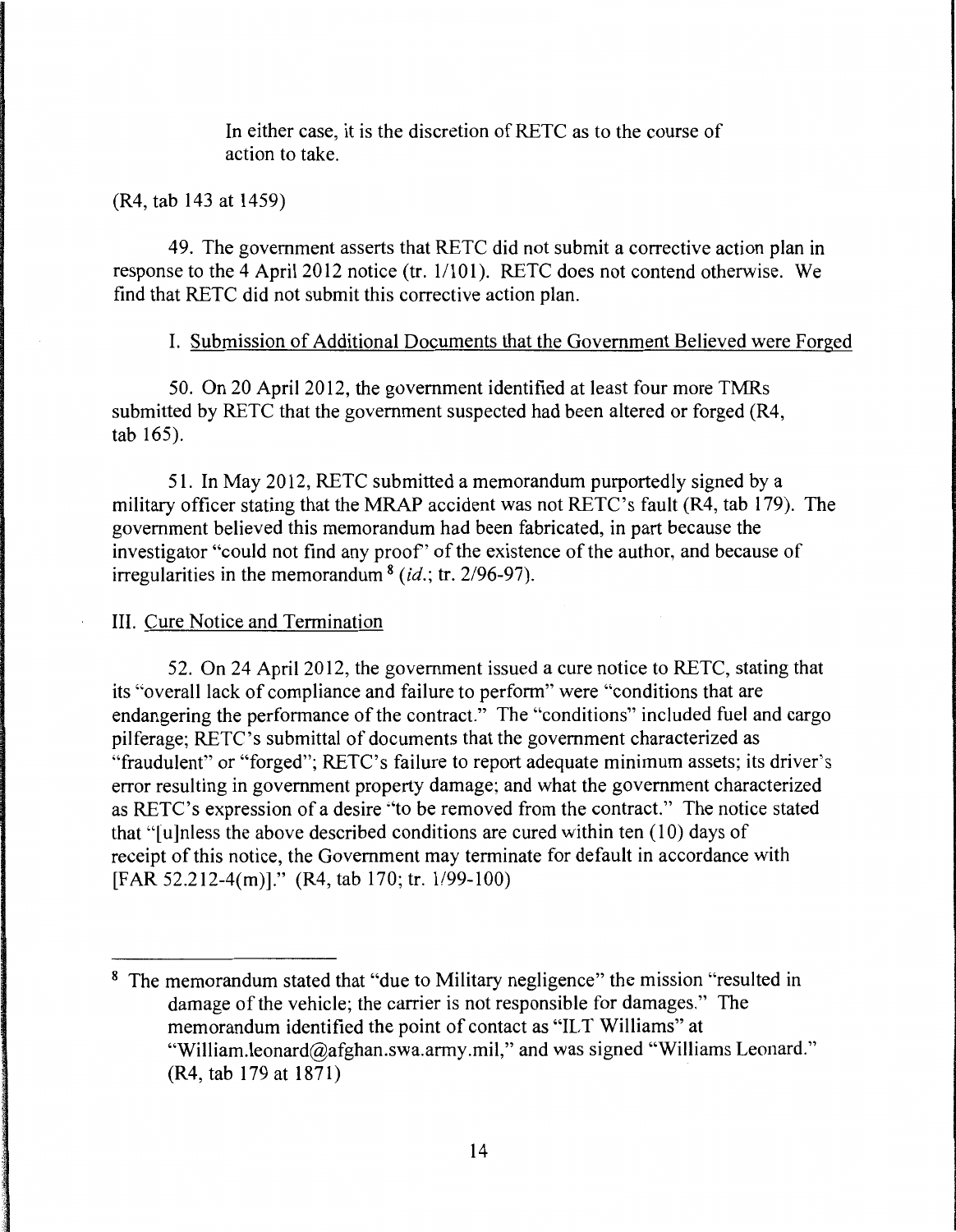53. RETC acknowledged receipt on 24 April 2012, but otherwise did not respond to the cure notice (R4, tab 171at1667; tr. 1/100, 127, 3/121).

54. Mr. Jordan asked the government "ifRETC responded to the Cure Notice and we provided the documentation requested in the Cure Notice, if we would have to immediately start performing under all three suites again." The answer was yes. Then he asked "if RETC does not respond to the Cure Notice, what would be the result of that." He was informed that the government "would start preparing to terminate [RETC] from the contract." (Tr. 3/58)

55. Mr. Jordan discussed it with the owners of RETC and together they determined not to respond to the cure notice, reasoning as follows:

 $\dddotsc$ 

By answering the Cure Notice that would mean that I needed to have fuel trucks available. I didn't have the funds, we hadn't been paid, I didn't have the funds to continue. So I couldn't hire a new Suite 1 subcontractor. If I addressed and I answered the Cure Notice then I would have to continue on dry and heavy and I didn't have the funds to pay them to continue. We had already depleted all of our funds over a year's time.

We couldn't come up with any other funding in any other manner, so the only thing that I could do without putting anymore US cargo in jeopardy of being lost, I did not respond to the Cure Notice.

(Tr. 3/58-59) We infer that the reason RETC elected not to respond to the cure notice is that it wished to be terminated. As noted above, for the remainder of its contract, RETC reported zero assets available (finding 38).

56. Ms. Efstathia Fragogiannis took over as contracting officer in June 2012. She determined to terminate RETC for cause. (Tr. 1/122, 124-29)

57. On 15 September 2012, she issued to RETC a notice terminating the contract for cause. The notice cited the following reasons: (1) previous letters of concern and suspensions; (2) RETC's failure to comply with super lowboy requirements; (3) pilferage of a government container while being transported by RETC and alleged forgery of the TMR by an "unknown" person; (4) RETC's request to report minimal assets due to "excessive pilferage" of fuel; (5) RETC's failure to achieve minimum acceptable quality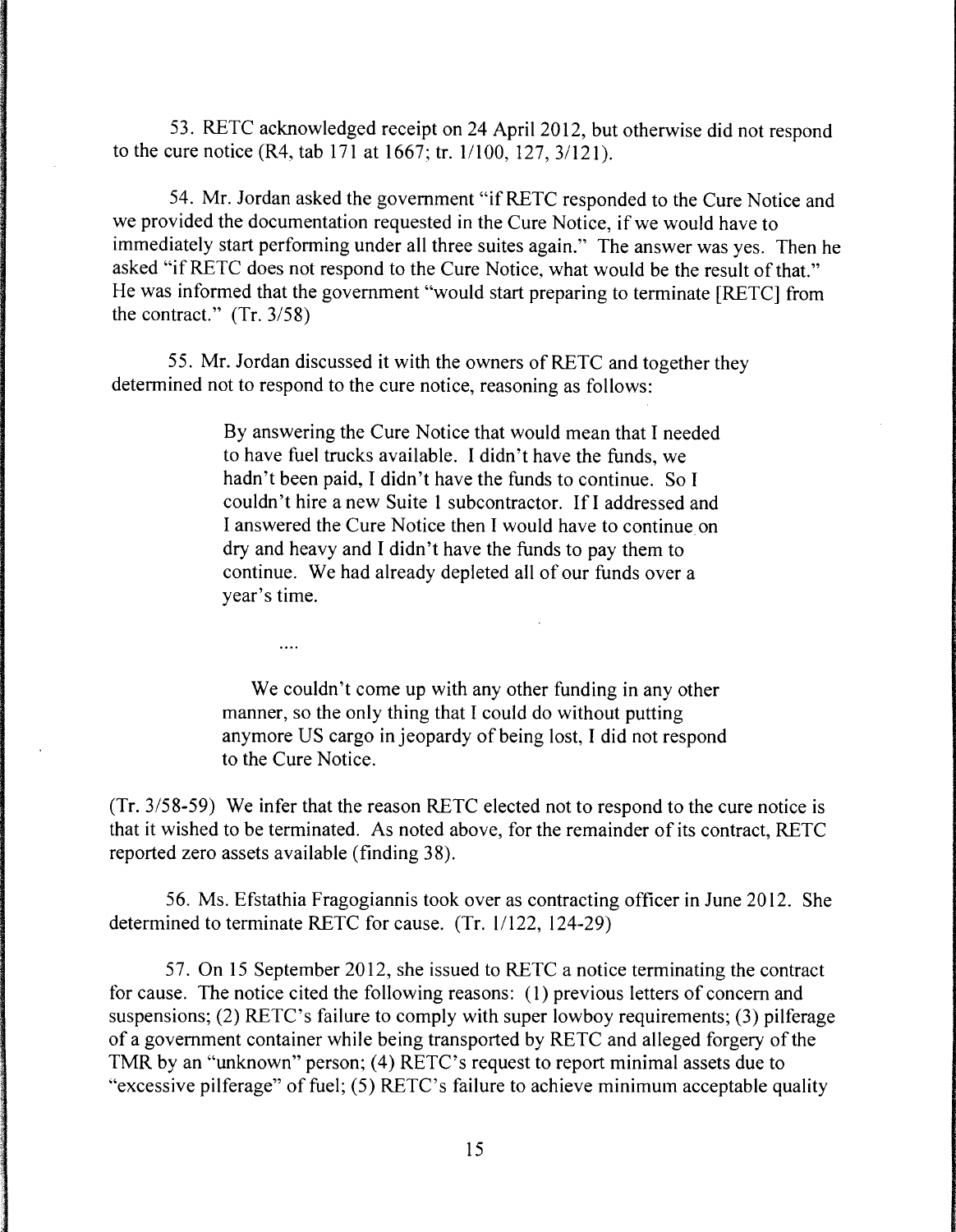thresholds for certain requirements from September to December 2011; (6) RETC's correspondence stating that it was canceling the contract; (7) the accident that damaged a government MRAP being transported by RETC; (8) RETC's submission of TMRs that the government believed had been altered or forged; (9) RETC's failure to submit a corrective action plan in response to the government's concerns; and (10) RETC's failure to submit a response to the cure notice or to cure the underlying concerns. (R4, tab 246)

58. On 15 September 2012, the contracting officer executed contract Modification No. POOO 10, terminating the contract for cause under FAR 52.212-4(m) (R4, tab 245).

## IV. Claims and Appeals

59. On 12 November 2012, RETC submitted to this Board an appeal from the contracting officer's decision to terminate the contract for cause. The appeal was docketed as ASBCA No. 58383.

60. By letter dated 6 February 2013, RETC submitted a certified claim to the contracting officer in the amount of\$5,763,180 alleging that the government breached the contract. RETC alleged that the government:

> [B ]reached its duty of good faith, fair dealing and the duty to cooperate and not interfere in RETC's performance by failing to properly administer the contract, by failing to heed RETC' s clarion calls for assistance, by failing to pay RETC as required by the contract, and by failing to provide commercially practicable contractual requirements and by improperly terminating the contract for cause rather than for convenience.

(Supp. R4, tab 356)

61. By 12 April 2013, no contracting officer's final decision regarding the claim had been issued, and RETC filed a notice of appeal from a deemed denial of the claim. The appeal was docketed as ASBCA No. 58619. On 14 April 2013, the contracting officer issued a written final decision denying RETC's claim. (Supp. R4, tab 357) On 15 April 2013, RETC filed its notice of appeal of the contracting officer's final decision to deny its breach of contract claim. The appeal was docketed as ASBCA No. 58620. The appeals were consolidated (Bd. corr. ltr. dtd. 15 April 2013).

62. We expressly do not make any findings nor otherwise address whether or not RETC engaged in fraud, nor do we determine whether or not any documents were forged or falsified.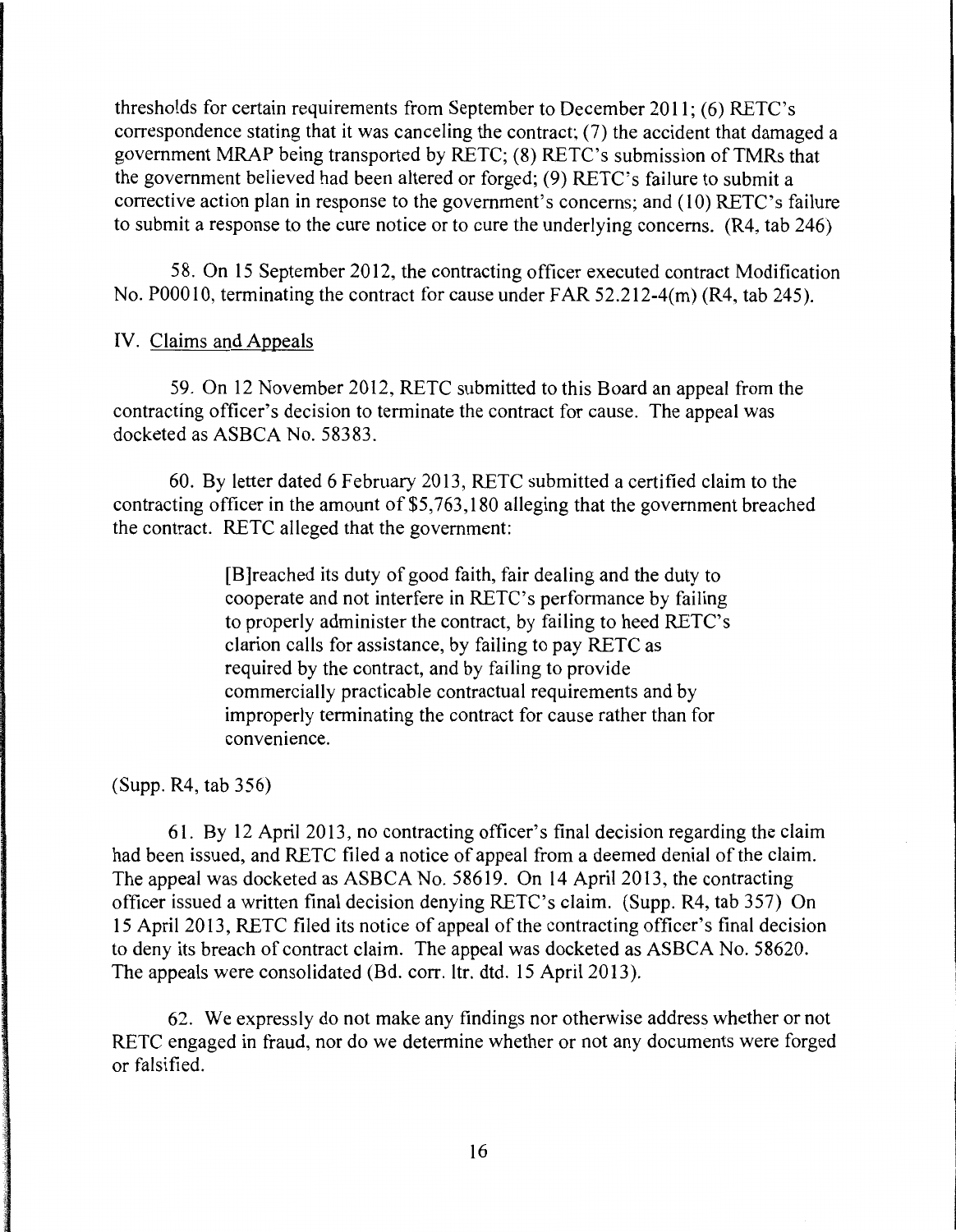## **DECISION**

We address first the termination for cause in ASBCA No. 58383, then the appeals denying RETC's claim for breach of contract in ASBCA Nos. 58619 and 58620. For the reasons explained below, we deny the appeals and sustain the government's default termination.

### I. ASBCA No. 58383: Termination for Cause

The termination in this appeal is governed by FAR 52.212-4(m), CONTRACT TERMS AND CONDITIONS-COMMERCIAL ITEMS (JUN 2010) (finding 3). The principles that apply under the FAR clauses that govern termination for default apply with equal force to terminations for cause under this clause. *Genome-Communications,* ASBCA Nos. 57267, 57285, **11-1** BCA ~ 34,699 at 170,889; *General lnjectables* & *Vaccines, Inc.*, ASBCA No. 54930, 06-2 BCA ¶ 33,401 at 165,593, *aff'd*, 519 F.3d 1360, *supplemented,* 527 F.3d 1375 (Fed. Cir. 2008).

Accordingly, the government bears the burden to prove that its termination was justified. *Lisbon Contractors, Inc. v. United States,* 828 F.2d 759 (Fed. Cir. 1987); *New Era Contract Sales, Inc., ASBCA No.* 56661 *et al., 11-1 BCA* 134,738 at 171,022. If the government establishes a *prima facie* justification for termination, the burden shifts to the contractor to prove the default was excusable. *ADT Constr. Grp., Inc.,* ASBCA No. 55358, 13 BCA ~ 35,307 at 173,312 (citing *Empire Energy Management Systems, Inc.,* ASBCA No. 46741, 03-1 BCA ¶ 32,079 at 158,553).

# A. The Government Established a *Prima Facie* Justification for the Termination

FAR 52.212-4(m) allows the government to terminate for cause for any one of three reasons: (1) default by the contractor; or (2) failure of the contractor to comply with contract terms and conditions; or  $(3)$  failure to provide the government, upon request, with adequate assurances of future performance (finding 3 ). The government established a *prima facie* basis to terminate on all three grounds.

First, the government established a *prima facie* basis for default by anticipatory repudiation. To demonstrate an anticipatory repudiation, the government must show appellant "communicated an intent not to perform in a positive, definite, unconditional and unequivocal manner, either by (I) a definite and unequivocal statement by the contractor that it refused to perform or (2) actions which constitute actual abandonment of performance." *Production Services* & *Technology, Inc.,* ASBCA No. 53353, 02-2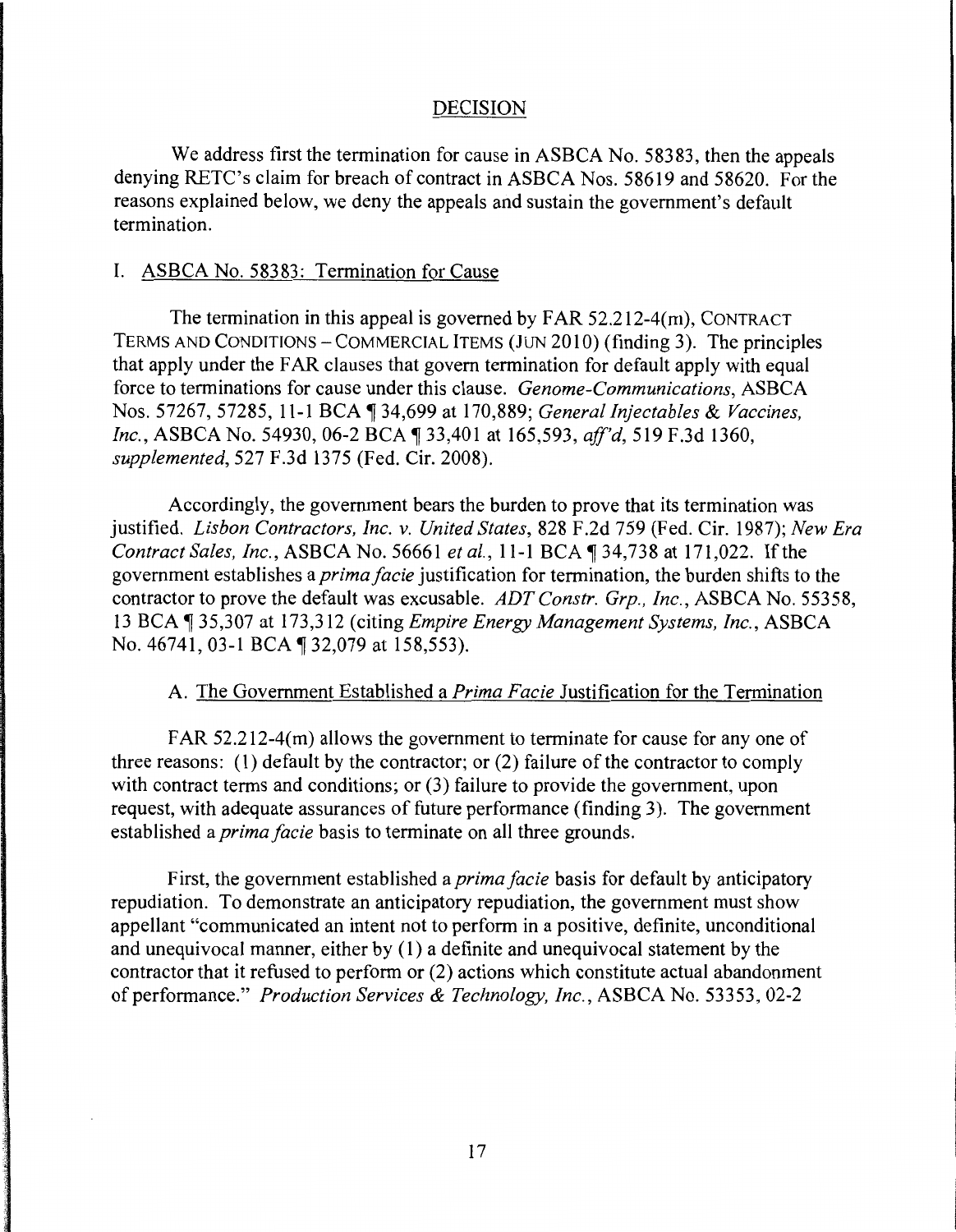BCA ¶ 32,026 at 158,293 (quoting *Jones Oil Co.*, ASBCA No. 42651 et al., 98-1 BCA 129,691 at  $147,150$ ).

Through its words and deeds, RETC communicated an intent not to perform. Its 4 April 2012 letter notified the government that "RETC is cancelling contract W91B4N-1 l-D-7001" and "the contract will terminate May 3, 2012," which were definite, unconditional, and unequivocal statements that RETC refused to perform (finding 46). As such, they constituted a *primafacie* basis for default by anticipatory repudiation. *United Healthcare Partners, Inc., ASBCA No.* 58123, 16-1 BCA 136,374; *Highland Al Hujaz Co., ASBCA No.* 58243, 16-1 BCA 136,336. Similarly by reporting zero available assets from 4 April 2012 onward, RETC communicated an intent not to perform (finding 38). With no assets available, RETC could not be assigned new missions. Because the contract required RETC to maintain a minimum number of assets (finding 6), RETC's reporting of zero assets also constituted a *primafacie* failure to comply with contract terms and conditions, which is a separate basis for termination for cause (finding 3).

RETC argues it did not repudiate the contract, and characterizes its 4 April 2012 letter as a *proposal* that the government terminate the contract for convenience. It argues that it did not abandon performance because it continued to complete missions assigned prior to its 4 April 2012 letter. (App. hr. at 13)

These arguments are without merit. RETC's 4 April 2012 letter does not indicate that it is a proposal; it unequivocally states that RETC "is cancelling our contract" (finding 46). That RETC continued to complete previously-assigned missions is of no moment. It continued to report zero assets available, making it unavailable for new missions (finding 38). This constitutes a refusal to perform in the future, which is a default by anticipatory repudiation. *Free* & *Ben, Inc.,* ASBCA No. 56129, 11-1 BCA **Jet 34,719;** *DK's Precision Machining & Mfg.***, ASBCA No. 39616, 90-2 BCA 122,830.** Moreover, RETC's attempt to recast its behavior as a proposal for a convenience termination cannot be reconciled with its contemporaneous conduct. In April 2012, after its third suspension, RETC asked when it would receive the "letter of default" (finding 48). Informed that termination would ensue if it failed to submit a corrective action plan, RETC did not submit a corrective action plan (finding 49). RETC behaved exactly as if it wanted a "letter of default."

Finally, the government established a *primafacie* basis to conclude that RETC failed to provide adequate assurances of future performance when such assurances were requested. The government issued a cure notice on 24 April 2012, giving RETC ten days to cure conditions the government said were "endangering the performance of the contract" (finding 52). RETC did not respond to the cure notice (finding 53). RETC's failure to respond to the cure notice constituted a failure to provide the government, upon request, with adequate assurances of future performance. *See Danzig v. AEC Corp.,* 224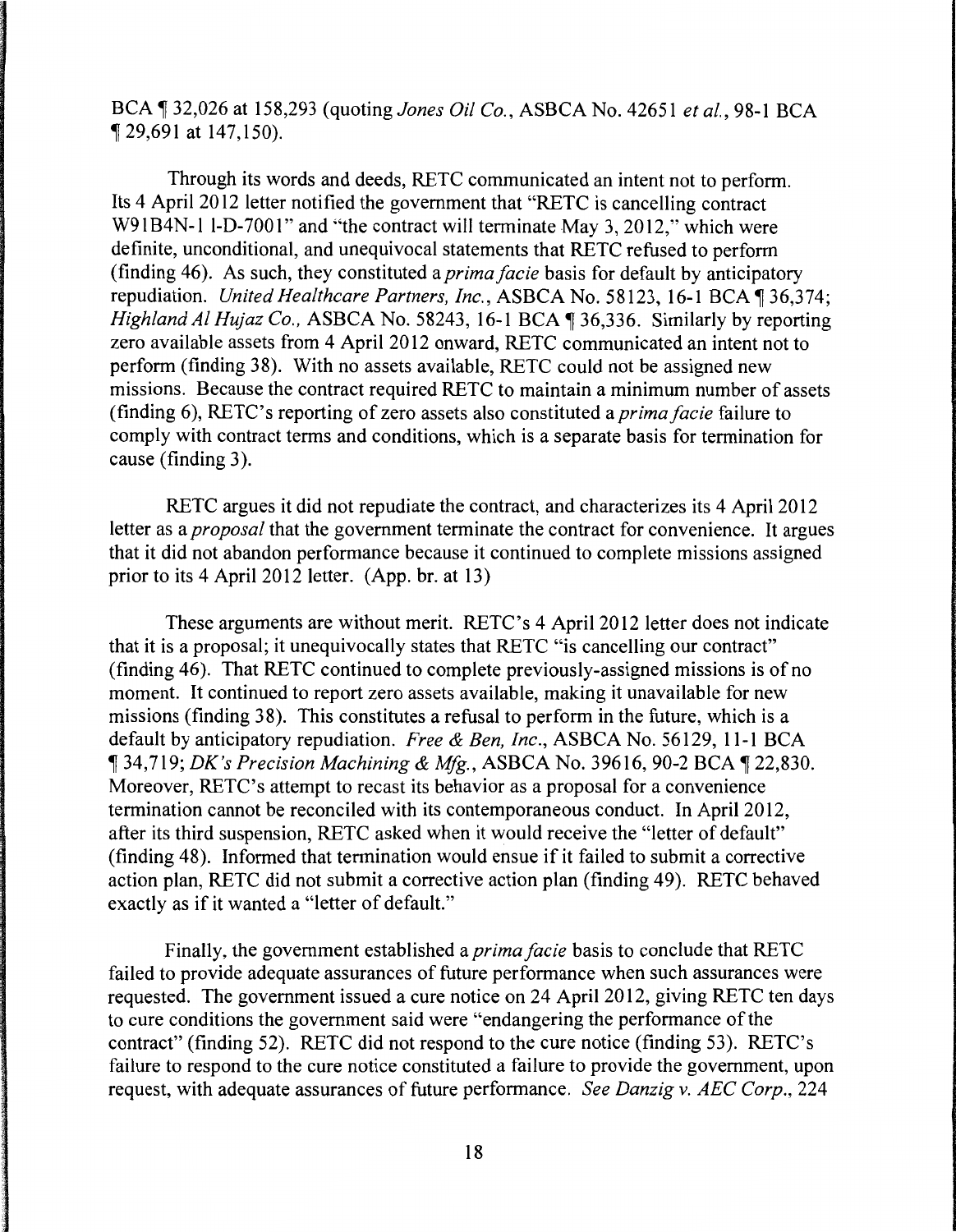F.3d 1333, 1338 (Fed. Cir. 2000) (holding that inadequate response to cure notice did not satisfy contractor's obligation to provide assurance of timely completion).

# B. RETC's Asserted Excuses Do Not Excuse its Default

The government having established a *prima facie* basis for the termination for cause, the burden shifts to RETC to prove its default was excusable. RETC makes several arguments.

# 1. The Government Did Not Breach the Contract

First, RETC contends that the government materially breached the contract by unilaterally changing the contract's invoicing procedures. RETC asserts that "the contract originally required" that RETC prepare its own invoices, but claims the 16 October 2011 Memorandum for the Record (MFR) directed that the government, rather than contractors, would prepare invoices. (App. br. at 12)

We reject this argument because the contract did not confer on RETC the right unilaterally to prepare its own invoices. Two contract provisions are relevant: PWS Subpart 6.6 and Paragraph K. PWS 6.6 addressed invoice *submission,* stating that "[t]he Contractor shall *provide* an invoice to the USG monthly" (emphasis added). It did not address how invoices were to be prepared, or who was to prepare them. (Finding 13) Paragraph K addressed invoice *preparation,* but did not confer a right on RETC to prepare its own invoices. Rather, it directed RETC to coordinate with the government in the preparation of invoices. (Finding 12)

Next, RETC contends that the government materially breached its duty of good faith and fair dealing by causing delays in the preparation of invoices. RETC claims these delays in turn caused its performance problems because RETC was unable to pay subcontractors, and unable, without the government's draft invoices, to detect that its subcontractor had been pilfering fuel (app. br. at 11-12).

We note that "[e]very contract imposes upon each party a duty of good faith and fair dealing in its performance and enforcement." *SIA Construction, Inc.,* ASBCA No. 57693, 14-1 BCA 135,762 at 174,986 (citing *Metcalf Construction Co. v. United States,* 742 F.3d 984, 990 (Fed. Cir. 2014)). The implied duty of good faith and fair dealing is limited by the original bargain: it prohibits acts or omissions that, though not proscribed by the contract expressly, are inconsistent with the contract's purpose and deprive the other party of the contemplated value. *See First Nationwide Bank* v. *United States,* 431 F.3d 1342, 1350 (Fed. Cir. 2005) (duty was breached by legislation that "changed the balance of contract consideration"). When the government is accused of breaching the duty of good faith and fair dealing, we examine the reasonableness of its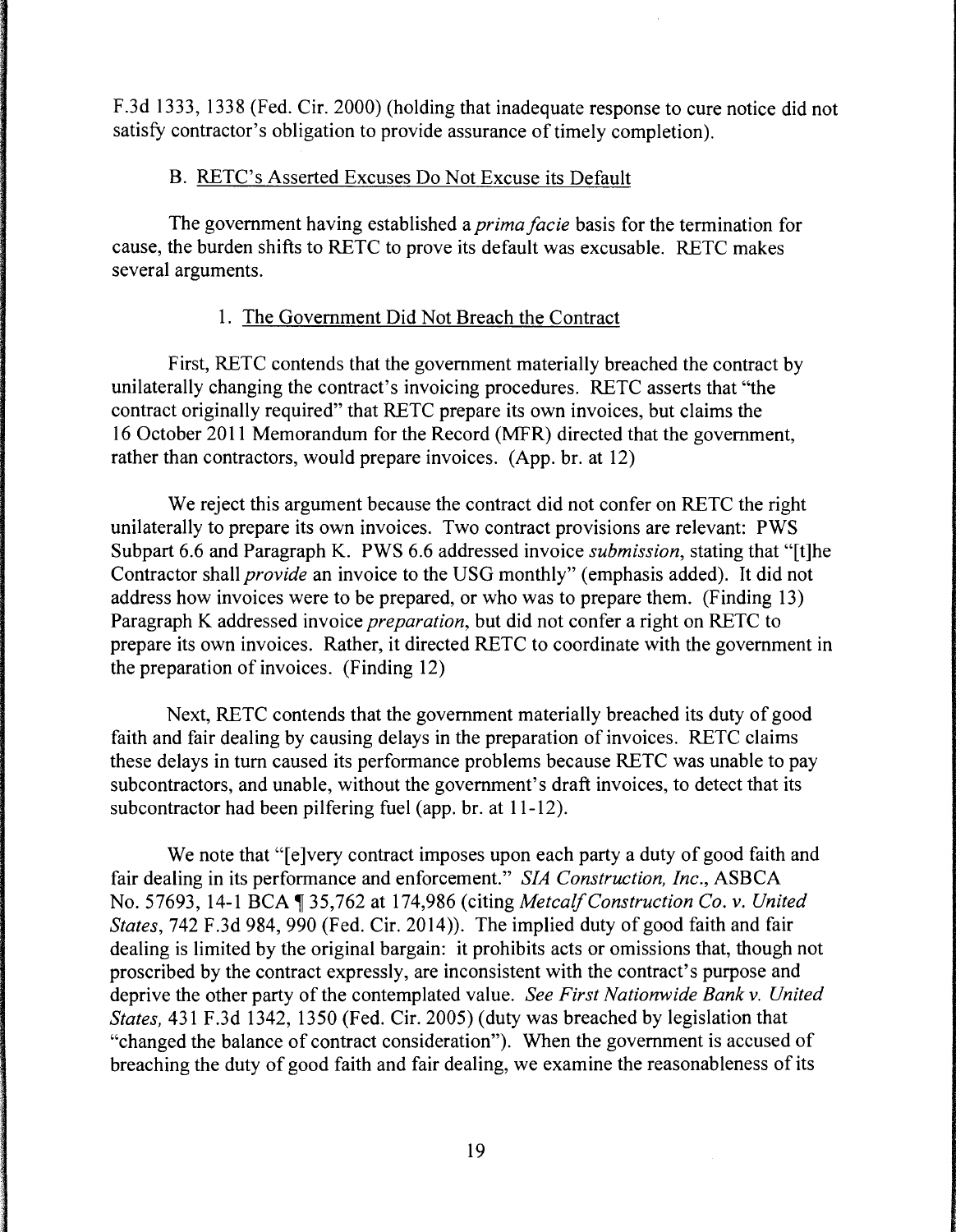actions, considering all of the circumstances. *Free & Ben, Inc.,* ASBCA No. 56129, 09-1 BCA ¶ 34,127 at 168,742.

The government acted reasonably and did not breach its duty of good faith and fair dealing. The government tried to coach RETC on how to prepare submissions (finding 29), and met with RETC's program manager to discuss invoicing problems (finding 35). Rather than delay or deny some pay requests, the government allowed RETC to "roll over" problematic TMRs to the next month, to allow more time for RETC to obtain supporting documents (finding 30).

To the extent there were delays in invoice preparation, RETC was primarily if not entirely at fault because it submitted late, incomplete, inconsistent, and inaccurate supporting documentation (findings 29, 32). RETC conceded that it submitted at least one TMR that had been forged by its subcontractor (finding 24), and the government doubted the authenticity of many other RETC submissions (findings 27, 36, 41, 50). At least some delay was attributable to the additional investigation required to authenticate RETC submissions (finding 31). The contract entitled the government to suspend payment while investigating "suspected fraudulent or altered" TMRs (finding 10).

Moreover, even if payments were delayed, RETC was still required to perform. A contractor is ordinarily responsible to provide sufficient financial resources for the performance of the contract; its financial incapacity is not a legitimate excuse for its failure to perform. *See Danzig,* 224 F.3d at 1339; *TGC Contracting Corp. v. United States, 736 F.2d 1512, 1515 (Fed. Cir. 1984); <i>Cosmic Constr. 88-2 BCA* 120,623. A government failure to satisfy a payment obligation can excuse nonperformance if the nonpayment was a "controlling cause" of the contractor's failure to perform. *E.g., Cosmic Constr.,* 88-2 BCA  $\P$  20,623 at 104,242. That has not been shown here, because RETC has failed to prove that the government's delays, rather than RETC's own errors, caused RETC's performance problems (findings 32-33).

We are likewise unconvinced that invoicing delays prevented RETC from detecting that its subcontractor was stealing fuel. The only evidence that RETC offered on this point was the conclusory assertion of its program manager that "the only way that I could track performance was by the comments from the Government." (Finding 39; app. br. at 7-8, 12). No explanation was given as to *why* RETC was unable to detect its subcontractor's misconduct without government input (finding 39).

#### 2. RETC Offers No Basis to Excuse its Performance Deficiencies

Finally, RETC argues that its performance deficiencies cited in the termination notice should be excused. It argues that two deficiencies – its failure to comply with the super lowboy specification and the theft of a government container and related submission of an allegedly-altered TMR – were corrected and should not be grounds for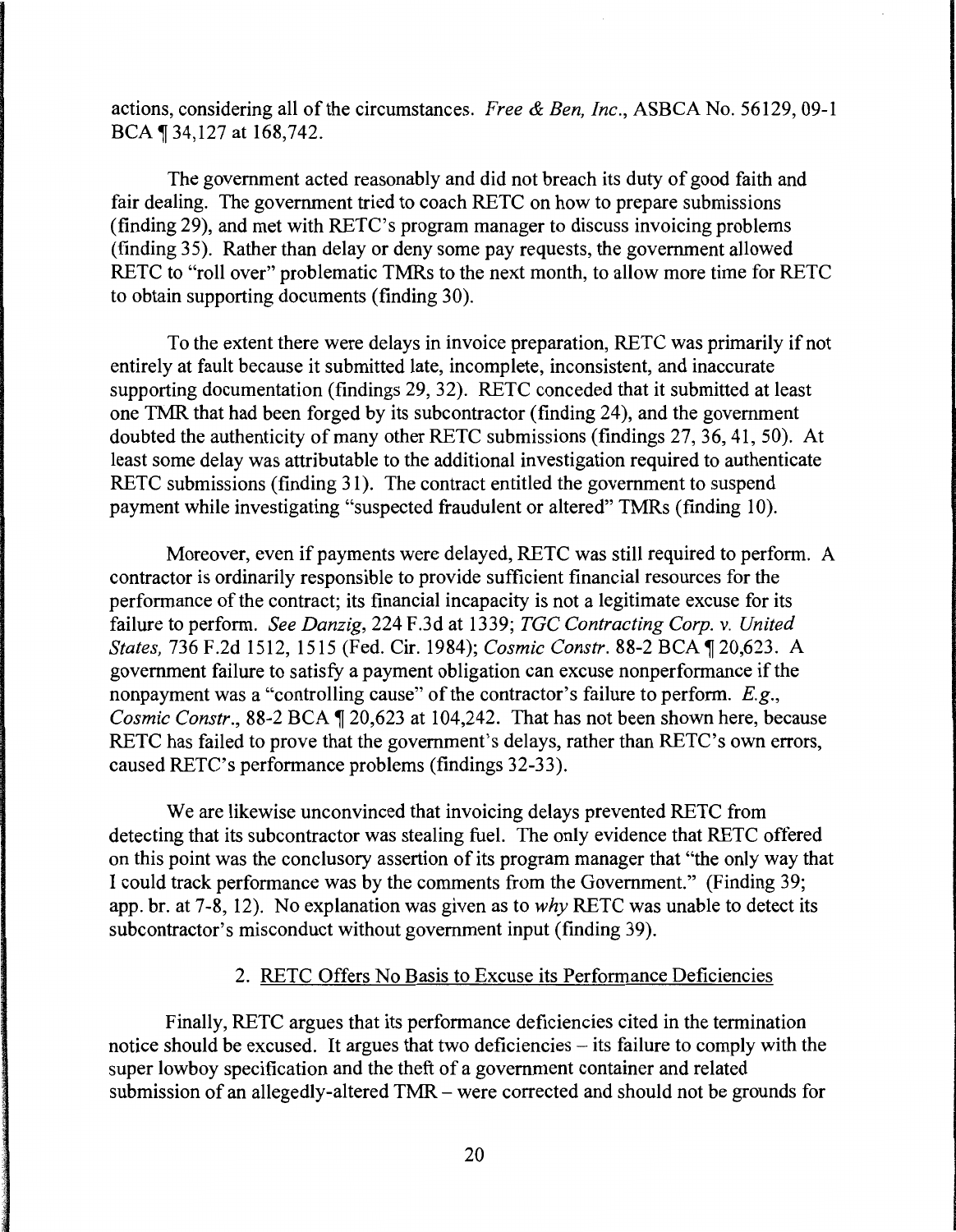submission of an allegedly-altered TMR – were corrected and should not be grounds for termination. RETC contends that three problems - the MRAP accident, RETC's failure to satisfy quality thresholds, and RETC's submission of additional TMRs that had allegedly been altered  $-$  were not its fault. (App. br. at  $12-15$ )

Even if these performance deficiencies could be excused, it would not alter our holdings that RETC repudiated the contract, failed to comply with contract requirements, and failed to provide reasonable assurances of its future performance.<sup>9</sup> These deficiencies are grounds for a termination for cause under the termination provisions of FAR 52.212-4(m), regardless of any other performance failures.

In any event, in all but one instance<sup>10</sup>, RETC's attempts to excuse its deficiencies are unavailing. The government reasonably concluded that the MRAP accident was RETC's fault, based upon the investigative finding that the accident occurred as a result of either driver error or mechanical failure, and RETC contemporaneously did not dispute this finding (findings 20-22). RETC's excuses for its failure to meet the PWS quality standards are unpersuasive (findings 42-43). Finally, RETC has not carried its burden to demonstrate that it should be excused for its subcontractors' thefts nor for a submission of a TMR that it concedes was forged by its subcontractor (findings 24, 36, 39).

Accordingly, we sustain the government's termination for cause and deny RETC's appeal in ASBCA No. 58383 (findings 62-63).

## II. ASBCA Nos. 58619 and 58620: Breach of Contract

Next we address RETC's appeals in ASBCA Nos. 58619 and 58620. Both appeals relate to the same claim. The appeal from a deemed denial was designated ASBCA No. 58619, while the appeal from the contracting officer's written decision denying that claim was designated ASBCA No. 58620 (finding 61).

In its claim, RETC contends that the government breached its duty of good faith and fair dealing by failing to properly administer the contract, failing to heed calls for assistance, failing to pay as required by the contract, failing to provide commercially practicable contract requirements, and improperly terminating the contract for cause rather than for convenience (finding 60). These contentions are the same as those raised in RETC's challenge to the termination for cause; indeed, similarly mentioned in

<sup>&</sup>lt;sup>9</sup> It is not necessary to reach the question of whether RETC submitted false or fraudulent documents in support of payment, and we expressly do not do so (finding 62). *See Laguna Construction Company v. Carter,* 828 F.3d 1364 (Fed. Cir. 2016).

<sup>&</sup>lt;sup>10</sup> RETC appears to have resolved the government's concern regarding its compliance with the super lowboy requirement by its submission of an acceptable corrective action plan (finding 19).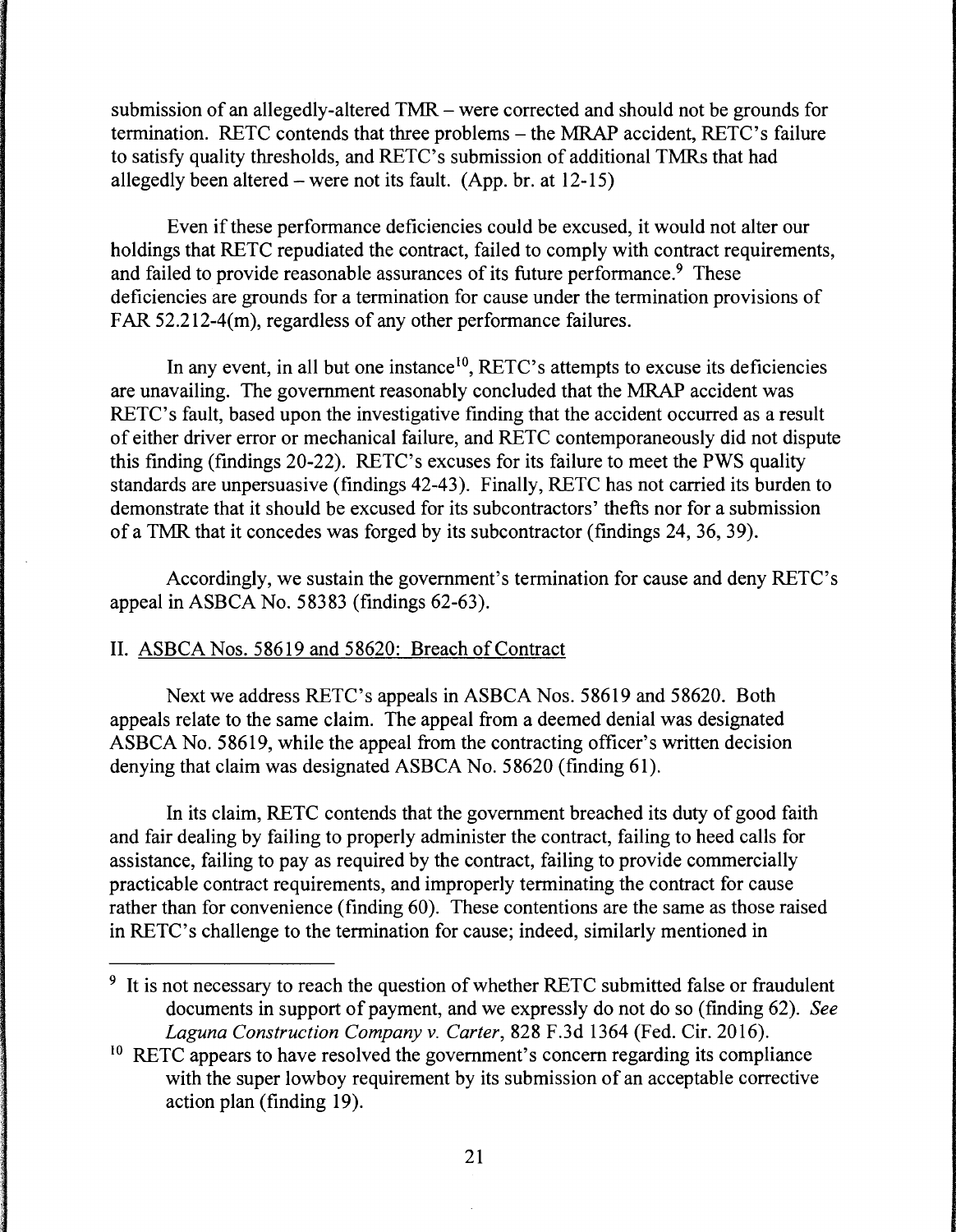RETC's post-hearing brief and reply brief, no additional arguments have been presented in support of its claim that were not presented in defense of the termination.

We have already addressed, and rejected, RETC's arguments in the context of the termination. Accordingly, these appeals are denied.

### **CONCLUSION**

The appeals are denied.

Dated: 12 October 2017

ELIZABETH W. NEWSOM Administrative Judge Armed Services Board of Contract Appeals

I concur

RICHARD SHACKLEFORD Administrative Judge Acting Chairman Armed Services Board of Contract Appeals

I concur

OWEN C. WILSON Administrative Judge Vice Chairman Armed Services Board of Contract Appeals

I concur

I concur<br>Alian Duckinson

DIANA S/DICKINSON Administrative Judge Armed Services Board of Contract Appeals